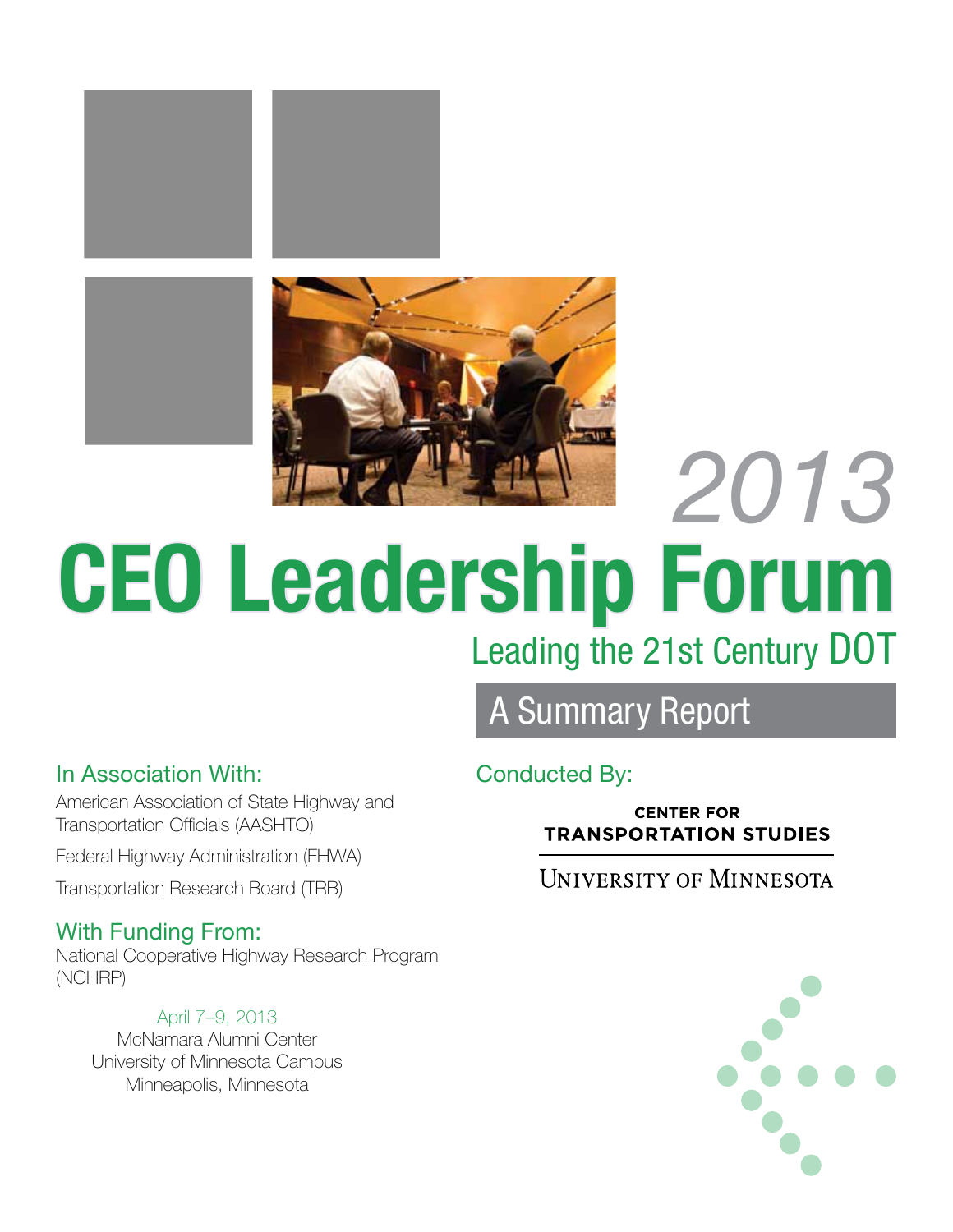# CEO Leadership 201

# Forum

Leading the 21st Century DOT

A Summary Report



## To the Reader

This report summarizes the 2013 CEO Leadership Forum for state departments of transportation (DOTs). Over three days, transportation leaders from across the nation explored a range of issues and developed action plans to support CEOs and their staffs.

Included are summaries of the presentations and conversations we had with each other and a list of the 10 action plans produced at the forum. We are committed to following up on these directions.

The results of this forum will help prepare transportation chief executive officers to lead their organizations in the 21st century.

—*Michael Lewis, President, AASHTO*

## **Contents**

| An Evolving Mission: Departments of Transportation |
|----------------------------------------------------|
|                                                    |
| Technologies and Business Processes that Work 8    |
| Evolving DOT Enterprise: Today Toward Tomorrow 14  |
| Reactions and Implications for Sponsors 19         |
| Building on What We've Learned. 22                 |
|                                                    |
|                                                    |
|                                                    |
|                                                    |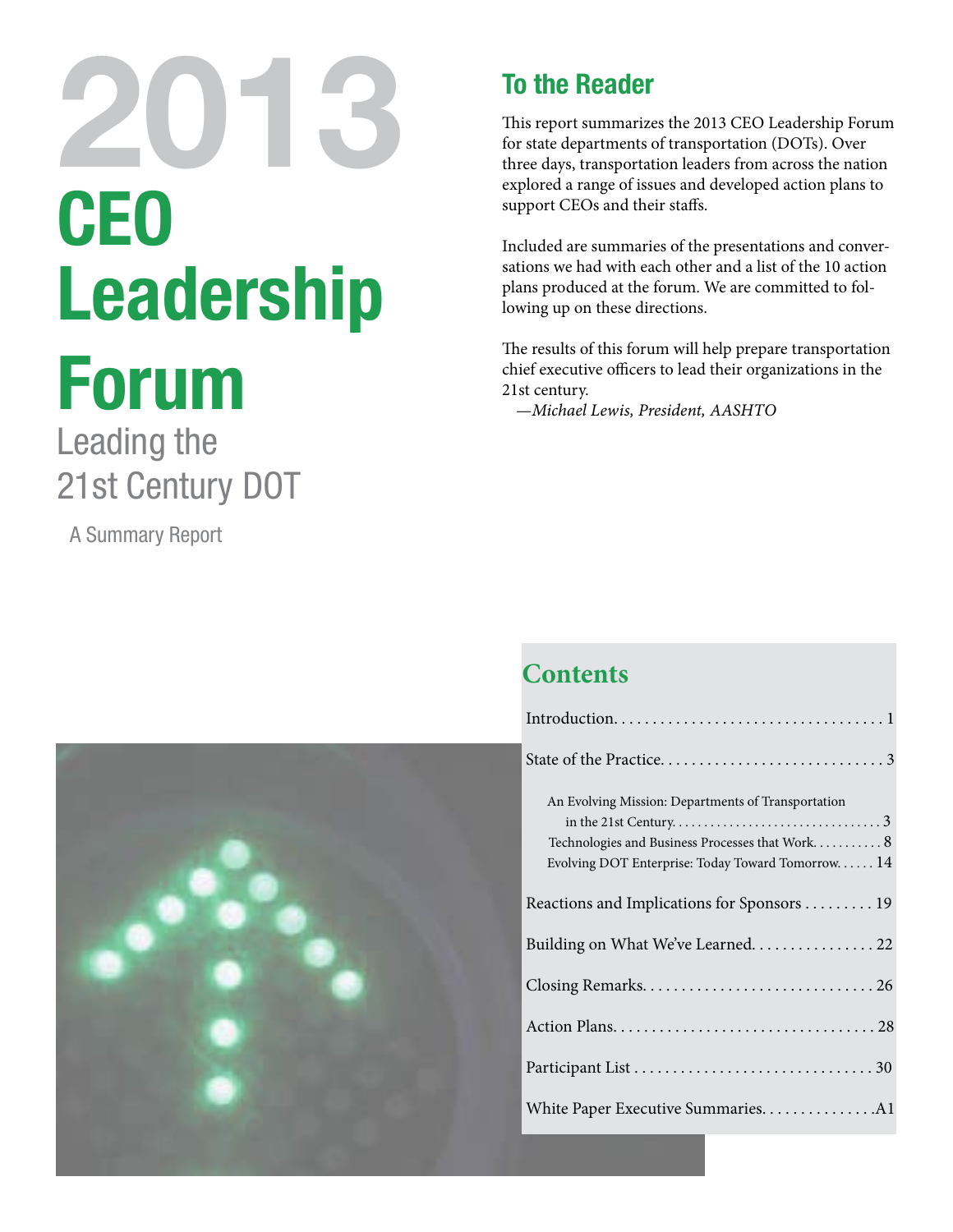## Introduction

The fifth CEO Leadership Forum provided a venue for dialog about how state DOTs are responding to the forces changing their business. The unique setting allowed CEOs to consider and discuss four main topics:

- Current trends
- Leadership experiences
- Best practices
- • Research and other AASHTO, TRB, and FHWA initiatives

Before the event, forum organizers commissioned three white papers to examine DOTs in states with experiences related to the forum's theme: Leading the 21st Century DOT. The consultants compiled information garnered through literature and research reviews and interviews with state DOT CEOs or top staff, and synthesized the information into three white papers that provided context for discussion.

Five speakers provided opening remarks: Laurie McGinnis, director, Center for Transportation Studies (CTS) at the University of Minnesota; Charles Zelle, commissioner, Minnesota Department of Transportation (MnDOT); Bud Wright, executive director, American Association of State Highway and Transportation Officials (AASHTO); Victor Mendez, administrator, Federal Highway Administration (FHWA) and former director, Arizona Department of Transportation (ADOT); and Michael Lewis, president, AASHTO and director, Rhode Island Department of Transportation (RIDOT)

McGinnis, who served as one of the event moderators along with CTS associate director Gina Baas, noted the number of accomplished and skilled people in attendance and the great potential for sharing experiences, ideas, and questions, all of which would contribute to the value of the gathering.

In welcoming participants to the forum, Zelle explained that prior to joining MnDOT in January 2013, he ran an intercity bus company with routes from Minnesota to Texas. While he is relatively new to the agency and to public service, he is a long-time customer of roads and DOTs. "When I operated Jefferson Lines…I found the [DOT] CEO engagement I experienced over the past 25 years to be invaluable," he said. "I have forged great relationships and have learned a lot from various state DOTs. As I looked over all the agenda topics [for this forum]—like technology, the challenges of generational shifts and workforce, and financing—I realized that running a DOT is a lot like running a private company; these are very familiar issues."

Wright pointed out that only eight of the current state DOT CEOs were in their positions prior to 2010. "There is a tremendous amount of turnover at the highest position in state DOTs," he noted. "And that means there is a great opportunity for bringing in new ideas and innovations from outside the transportation arena. It also means there is a great opportunity to learn from the experienced CEOs sitting here. These forums have been remarkably successful in the past…they have helped many of the CEOs who have participated develop networking opportunities and learn who among their peers is dealing with similar issues to the ones they're facing. It's really a grand opportunity to exchange ideas and learn from one another."

Mendez relayed what is happening at the federal level and addressed the importance of the FHWA/state DOT partnership. "Our relationship with all of you is what really drives the direction we take within FHWA," he said. MAP-21 (the Moving Ahead for Progress in the 21st Century Act) puts a big emphasis on project delivery and accelerating project delivery. "We're happy about that because one of our main initiatives within FHWA is innovation…and being able to deliver faster. For decades, both Congress and the American people have said it takes us too long to deliver our major projects. We need to find new ideas and bring them to the table and figure out as an industry how to deliver our projects



Laurie McGinnis



Charles Zelle



Bud Wright

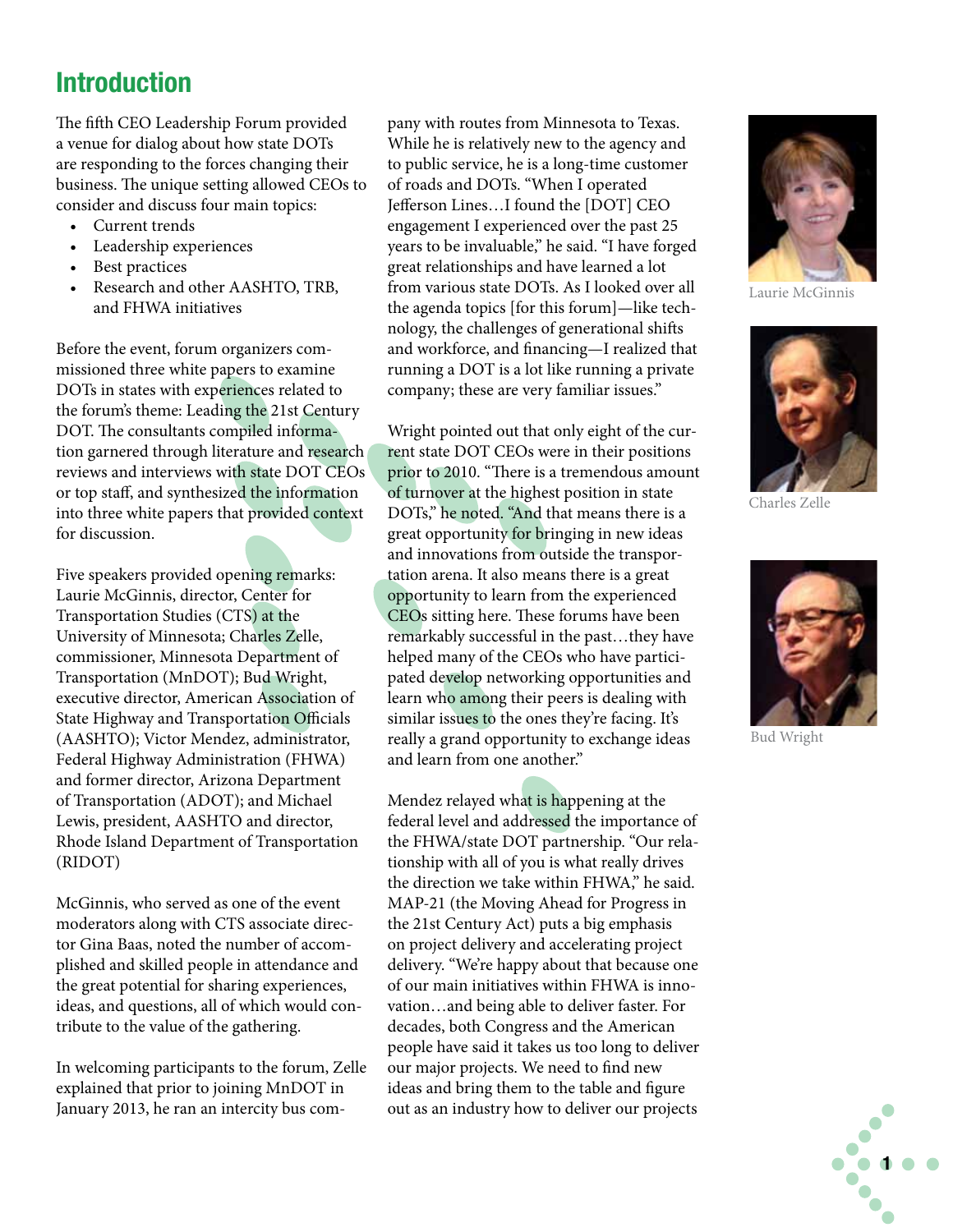

Victor Mendez



Michael Lewis

2

much faster," he said. DOTs all face challenging issues that differ from state to state, but collectively the challenges are similar. "That's why we are here… to learn from each other and be able to bring to the table, to Congress, to the American people, new ideas and ways to address challenges today."

Next year is the hundredth anniversary of AASHTO, Lewis then explained as he set forth the forum charge. "In November of 1914, a group of 17 states got together and decided to do something collectively to help improve the highway system in this country. Collectively, we have been building on the shoulders of those people…and must continue to build on the successes of the past," he said. "The greatest strength of AASHTO is that we can take the lessons learned, build on them, and progress to the future. It is the mix of the traditional and historic, along with new ideas, that will help us move the transportation industry forward. My charge to you here is to get engaged and learn from those who have lived it and bring your challenges and successes to the table. After all, we have the responsibility of making a better transportation system for those who come after us. Just as we stand on the shoulders of those who came before us, this will help us pass the baton of our collective experience to our successors."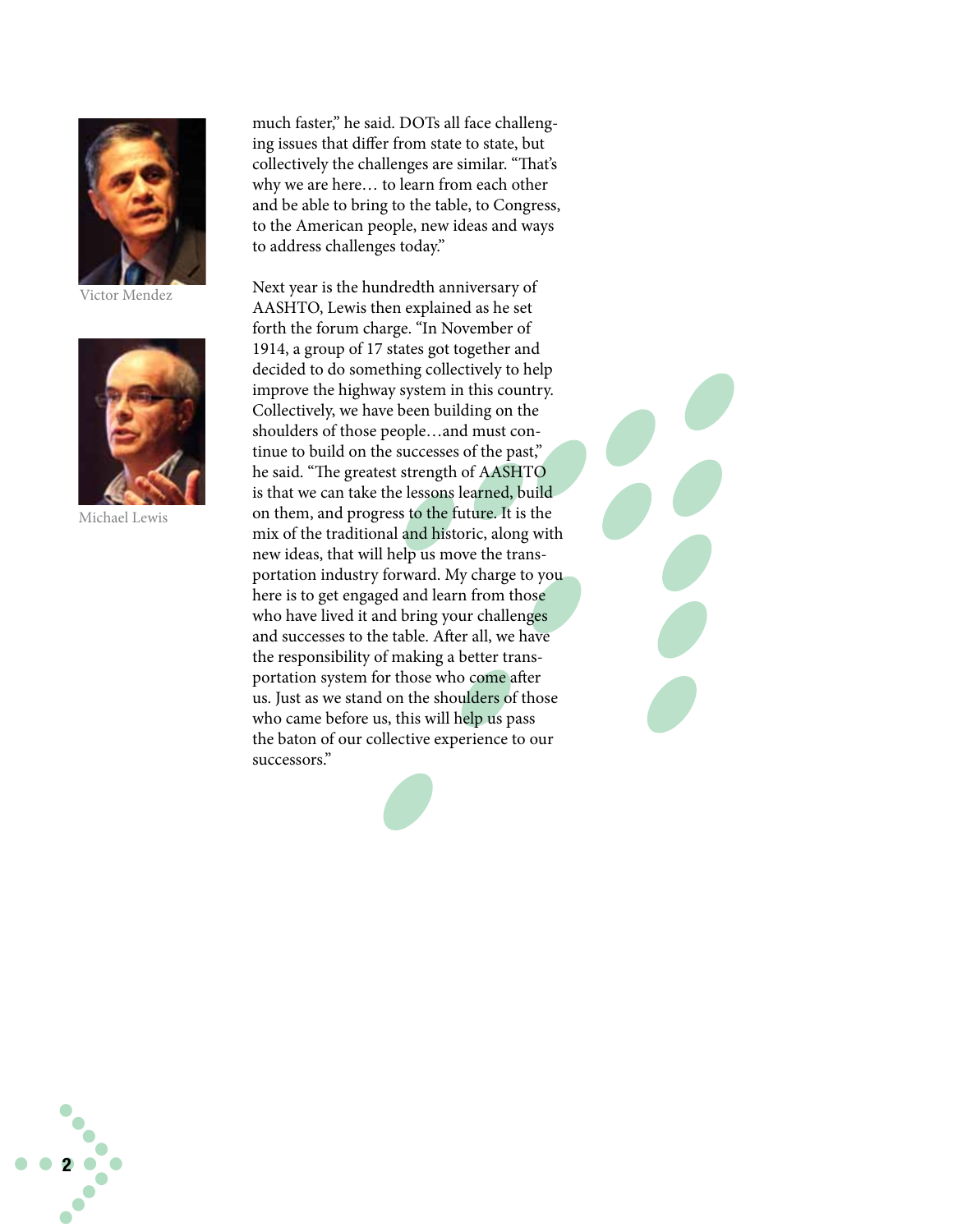## State of the Practice

To lay the groundwork for the forum, three former state CEOs—Pete Rahn, Tom Warne, and Debra Miller—presented their respective white papers on the state of the practice. Following each presentation, current DOT leaders presented highlights from their states. Then, forum participants contributed their thoughts and experiences in conversation-circle discussions.

#### **An Evolving Mission: Departments of Transportation in the 21st Century**

*Pete Rahn, HNTB, Inc., and former DOT CEO for New Mexico and Missouri*

To understand the modern department of transportation, Pete Rahn began, it helps to understand where DOTs came from. The first state highway department was started in Connecticut in 1895. Then, throughout the early 1900s, states all over the country began creating highway departments, with Washington State creating the first named department of transportation in 1964. The thinking behind all of these organizations was to coordinate the various modes of transportation that were evolving independently, he said.

Since those early days, DOTs have been constantly evolving. One notable change seen over the past 10 to 20 years has been to DOT mission statements, Rahn said. "I see [these changes] reflecting much more the actual reason DOTs were first created: to have a broader view of this interoperable, multimodal system."

And while the missions place much greater emphasis on multimodal integration, nearly all of the six CEOs Rahn interviewed commented about not having the funds for multimodal initiatives. "Several states have constitutional prohibitions about using the road fund for anything other than roads," he explained. "Others have similar statutory restrictions…and a majority of the DOTs are still being funded like a highway department."

Rahn's interviews also revealed that these six DOTs are all putting more emphasis on maintenance and system preservation mainly due to a lack of resources. "They are all trying to

find ways to keep their system together and make it function better without the resources that ideally would be in place," he said.

Rahn's paper also looked at federal and state expenditures for capital outlay relating to highways and public transit and how these numbers changed between 1980 and 2010. "If you look at why we are having a funding gap today in real dollars…even with the states stepping up and providing significantly more than they have in the past, it's not even close to the increases we've seen in usage by an increase in population, an increase in car ownership, and the resulting congestion."

All six of the CEOs Rahn interviewed cited the lack of funding as negatively affecting their approach to meeting their organization's mission. "Use of debt to replace actual revenue has caused total DOT debt to grow 731 percent since 1980," Rahn reported. "A lack of revenue coming in has resulted in state DOTs borrowing and issuing debt to make up the difference, which in my opinion, has managed to camouflage the lack of funding from the citizens. We've trained the citizens over the past 30 years not to expect to pay more when they get improved transportation systems that include a changing product and service mix."

"DOT employers of the future will need to have a better understanding of business practices and be better able to engage with the public at a different level."

Executive summaries of the white papers are in the appendix of this document.

The full white papers are available for download on the AASHTO website: transportation.org.



Pete Rahn

*— Pete Rahn*

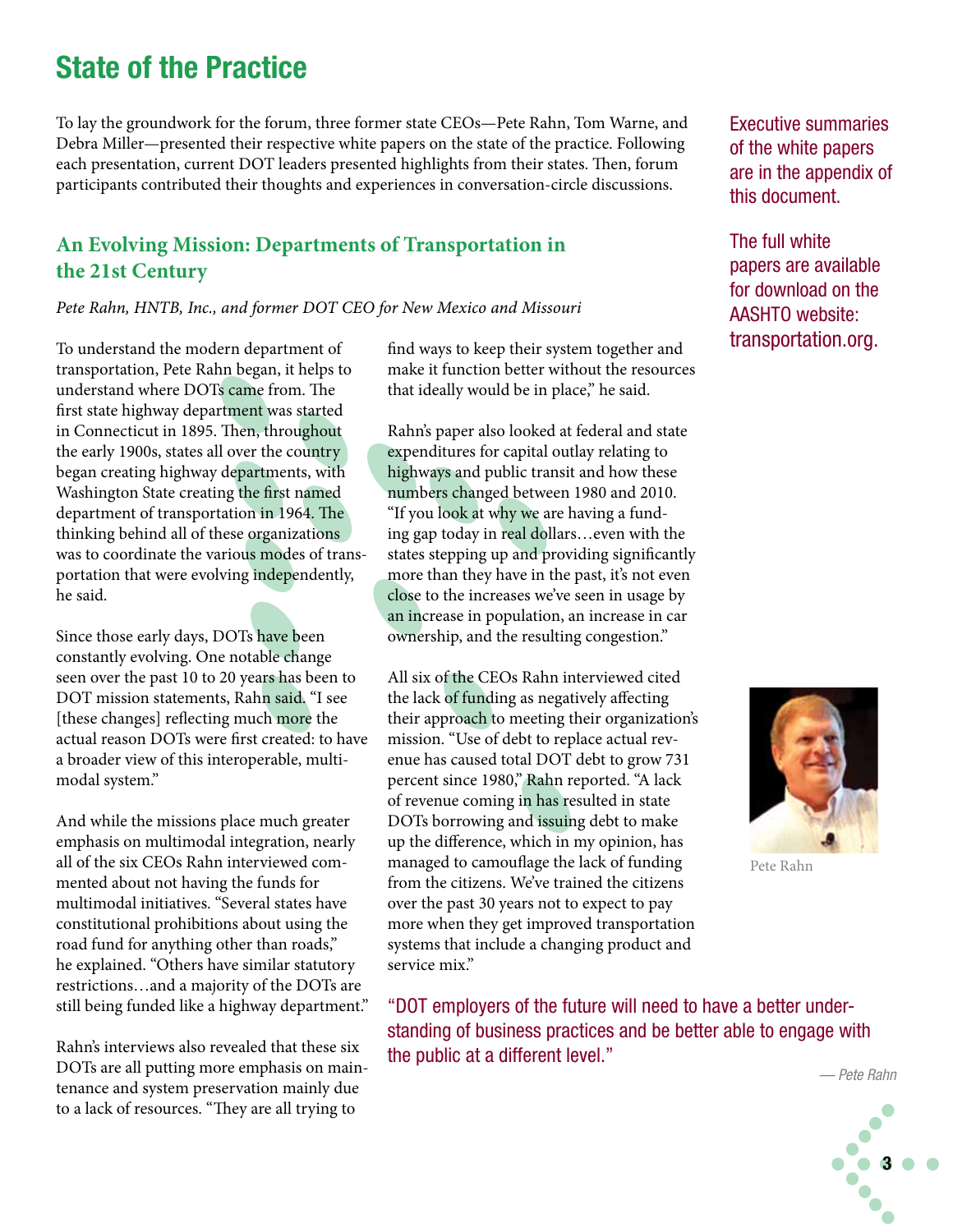The six CEOs also described an evolu tion of organizational practices, Rahn said. "Operations have been more important across the board as DOTs try to manage congestion and other issues through opera tional improvements instead of expanding the system," he explained. "And some DOTs are reorganizing themselves to deal with changing demands by redistricting to provide a consistent level of service across the state or changing their hours of operation to manage the system in real time, 24 hours a day, 7 days a week."

The private sector also appears to play an increasing role for DOTs. "Almost every CEO I talked to wishes he could use publicprivate partnerships. While some DOTs have either political or other authority restrictions preventing these arrangements, a number of DOTs no longer manage their own construc tion or maintenance and are relying on the private sector instead. In the Florida DOT (FDOT), for example, approximately 90 percent of their system is maintained through contracted maintenance. This is one way FDOT is organizing and staffing for success," Rahn said. "Their goal is a diamond-shaped organization with a few people at the top, and the breath of the organization—the middle managers, and the actual people doing the work—are contract rather than DOT employees."

All of the CEOs Rahn interviewed said that staffing in their DOTs is not well-positioned for the future, for various reasons, including a lack of succession planning. Many DOTs do not have a good system to move people from within the organization into higher levels as people leave, Rahn said. Similarly, DOTs should no longer expect to have 30-year employees. "DOT employees of the future will need to have a better understanding of business practices and be better able to engage with the public at a different level," he said.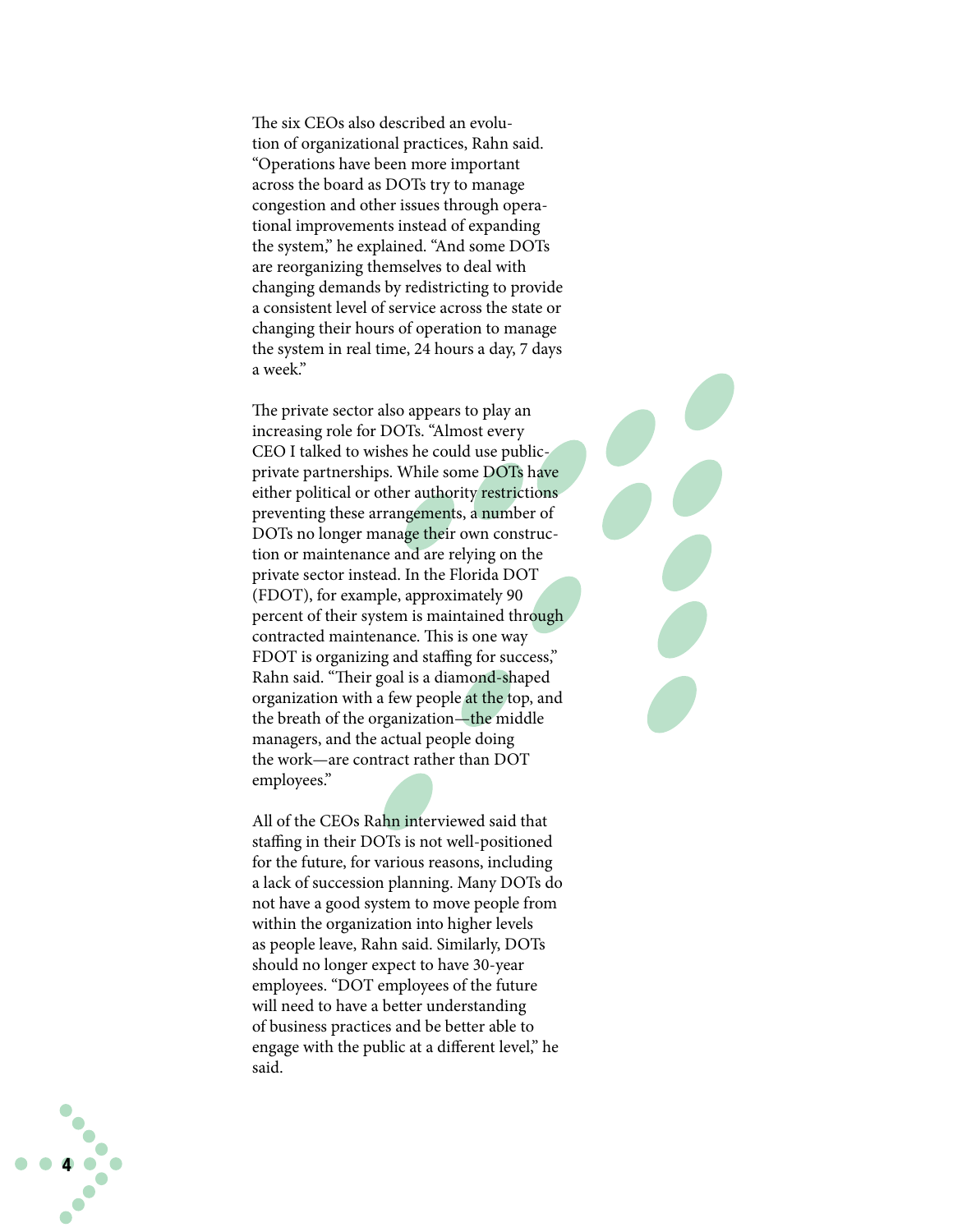#### **An Evolving Mission: California DOT** *Malcolm Dougherty, Director, California DOT*

The California DOT (Caltrans) has evaluated where it stands today in terms of its mission and where it needs to be in the next 5 to 10 years. "Early on in this evaluation, we realized that we didn't need to change our mission, which is improving mobility throughout California," Malcolm Dougherty explained. "But the vision for accomplishing the mission over time could change."

Caltrans is a very large organization, Dougherty continued. "We have 650 construction projects underway, mainly due to state Proposition 1B that passed in 2006 and invested \$19 billion into infrastructure, with \$11 billion or \$12 billion of that going to transportation in general—not just highways. Significant portions of the Proposition 1B funds had to be awarded to construction contracts by the end of calendar year 2012."

Caltrans is also dealing with other legislative mandates regarding environmental and land-use decisions. "We have three ongoing lawsuits regarding land use and the fact that development is not addressing the transportation needs that will be generated from it," he said. "This speaks to the type of new issues DOTs need to deal with now and looking forward."

About a year ago, Caltrans initiated a complete program review of all its activities in recognition of the department's need to evolve and change. "We know we will do business differently in 5 or 10 years," Dougherty said. "The role we play will change, too, and local partners and other entities may play a more important role in some activities. But I think the state will always need to provide leadership in linking the entire transportation system."

Caltrans formed a team of four of its own employees and four members of local entities, including Regional Transportation Planning

Agencies (RTPAs) and Metropolitan Planning Organizations (MPOs), to reach out to its counterparts and gather input on how Caltrans needed to evolve, he explained. The team created an initiation document that helped to drive a deeper program review. "We concentrated on organizational updates, process updates, and business decision updates. This effort really started a process, the conclusion of which became the Caltrans *Plan for the Future*," he said. (A copy of the plan can be found at dot.ca.gov/docs/prgrev2012.pdf.)

Caltrans is also updating its five-year strategic plan covering 2013 through 2018. "We've done an employee survey to make sure there is a grassroots opportunity for input," Dougherty said. The department strives to empower its employees and promote increased delegation to the local district level. "As I came up through the districts, all too often I saw decisions being made in Sacramento—which always added time to the process, always made for more conservative decision making and thwarted innovation at the district level, and always risked contradicting decisions that had already been made," he said.

Today, Caltrans delegates 100 percent of project review before it goes out to advertisement to the districts. "We are removing steps and duplication in the process. In the end, we are looking for an agile organization that makes the wisest investments to improve the quality of life and drive the economy—that's what it is all about. But it's got to be integrated with the entire transportation picture. This is what we've been doing at Caltrans to figure out how to evolve the organization, not necessarily evolving the mission, but rather, evolving how we do business to accomplish our mission."



Malcolm Dougherty

"In the end, we are looking for an agile organization that makes the wisest investments to improve the quality of life and drive the economy—that's what it is all about."

*— Malcolm Dougherty* 

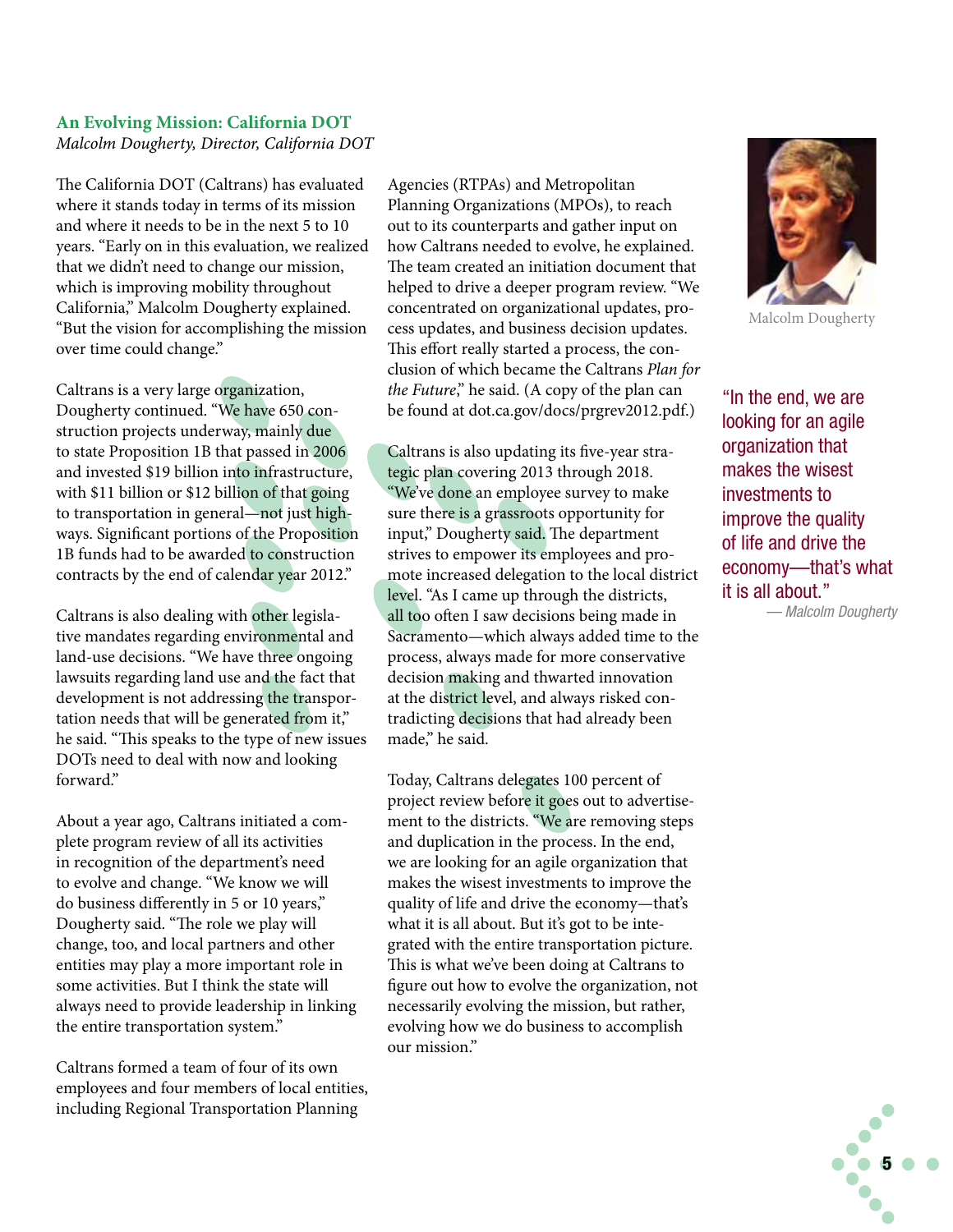#### **An Evolving Mission: Conversation Circle**

*Moderator: Pete Rahn*

#### **Question 1: What additional changes are you seeing to your organization's mission beyond those mentioned in the paper and today's presentation?**

"Many state DOTs, including mine, see themselves as being responsible only for the state highways or only for bridges," Michael Lewis (Rhode Island DOT) said. "DOTs need to look beyond those traditional roles. Today, it's more about being responsible for the users of all of the modes. When [the public] looks at the quality of work the DOT does, it is very much a reflection of how people view their local street system. One role we need to take on involves educating the public and elected bodies on how the system is integrated and how we can't just invest in one piece of it and expect it to work."

"I think we all understand our role in delivering a system that is effective, efficient, and sustainable," Bernie Arseneau (Minnesota DOT) said. "Given our reduced resources, I think it's important that we continue looking for nontraditional solutions. We have to recognize that we won't have those resources available to us…It is a big challenge."

"Our siloed-thinking days of the past are over." *— Mike Hancock*

6

John Halikowski (Arizona DOT) explained the importance of fully understanding the international economy and international relations. "We're finding that all of our transportation in logistics and shipping has taken on an international flavor," he said. "As a DOT director, I need to pay attention to this." His department now works with a new mix of people, including logistics companies and shippers who measure success in hours and minutes rather than days to move goods. "These folks are impacted by peak-hour traffic where issues can cut into their profitability…so we've begun to focus on what we call 'key commerce corridors,'" he added.

Kirk Steudle (Michigan DOT) recalled that when he started working for Governor Rick Snyder, they discussed building a bridge into Canada. "We talked about logistics and how this [bridge] would connect to world markets. It was all about mobility and economic development," he said. "We've seen a huge expansion in how we think about our mission. I come back to this notion of being mobility managers…DOTs are morphing… we can see change happening in all states. Whether we like it or not, that's where we are going. We're focusing on what the customer wants—they want to move goods—and we need to provide that mobility and think in larger terms."

"When we started working more with local partners," Ann Schneider (Illinois DOT) added, "we needed to point out the economic advantages transportation assets bring to them and help them leverage that to attract businesses into their areas. That's another area where we can think more multimodal." She pointed to the need to look at rail and mass transit systems and how they all tie together with the highway and bridge system. "I have met with some of our agricultural partners who are concerned with the first and the last mile," she said. "We are looking at short-line railroads and the lack of investment in them and trying to figure out what we can do about it within our limited resources."

Mike Hancock (Kentucky DOT) wrapped up this discussion: "Much of what we do revolves around the historical model of how DOTs were created. I see the evolution happening to us, and in fast motion. Our siloedthinking days of the past are over. We have retooled and are refocused on making sure our employees are better trained and looking at how things work together for the common good."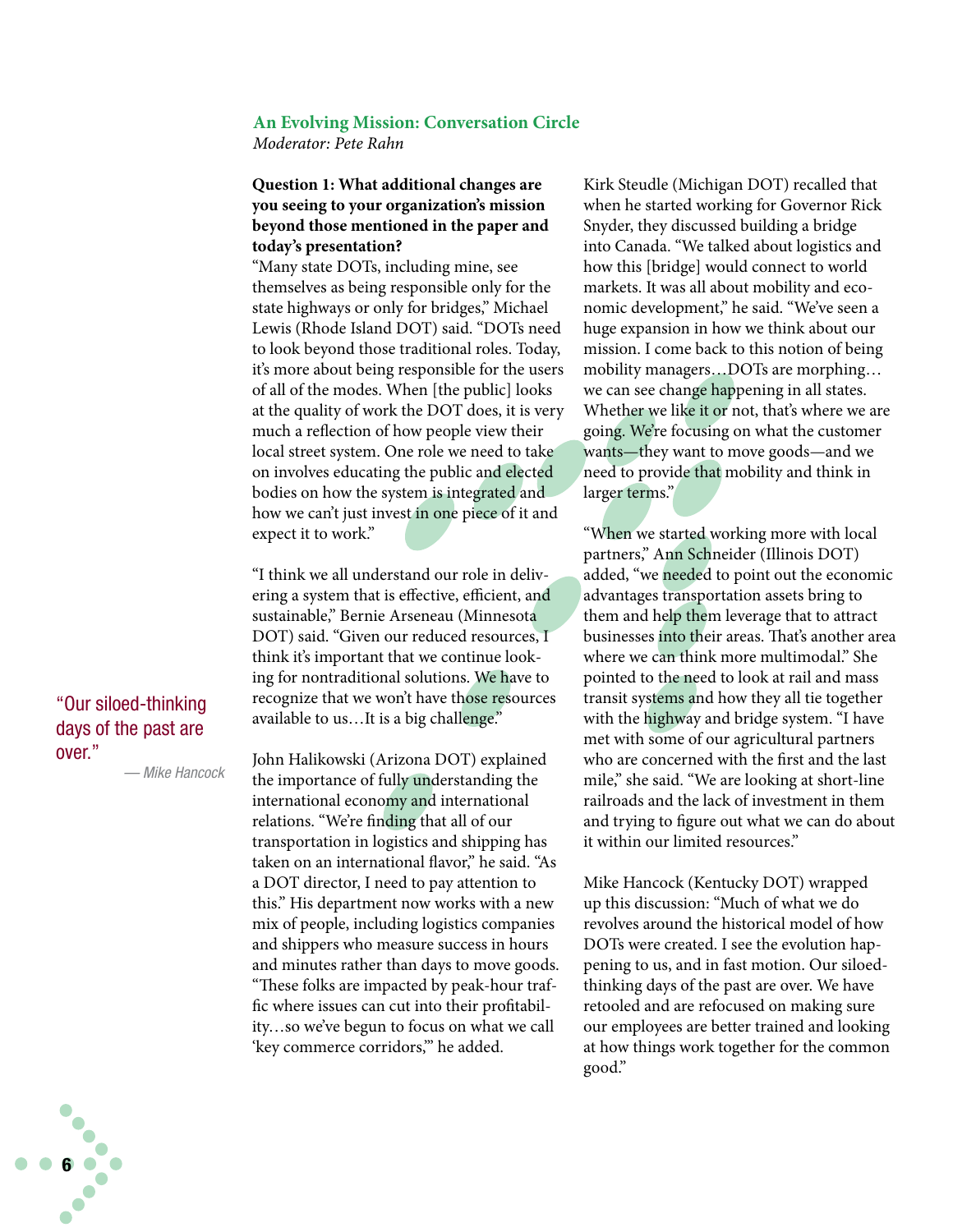#### **Question 2: How is your organization responding to these changes? What are the reactions of your customers and stakeholders?**

John Njord (Utah DOT) explained that when his department first adopted a new departmental goal of strengthening the state's economy, employees questioned how that would be possible. "Since then, they have embraced the concept," he said. "Fundamentally, the highway system in this country was built to develop our economy." Today, Utah DOT employees meet regularly with various companies to find out how the DOT can help them be successful. "In one case, our deputy director went to the Utah Jazz (professional basketball organization) and discussed how the UDOT could help move fans leaving the games faster. The reactions have been helpful for us…and the companies [we engage with] really believe in us."

Charlie Zelle (Minnesota DOT) discussed how DOTs work to support their states' economic development and shared his involvement with a volunteer organization called the Itasca Project, a group of some 60 area CEOs, foundation heads, and public-sector leaders concerned about the Twin Cities' quality of life and economic vitality. One of the group's efforts calculated the return on investment of an area transit system. "If, for example, there is a \$4 billion investment, what could we, as business leaders, expect as a reasonable direct

impact return," he explained. "This convinced a lot of leaders in the community that [making transportation investments] is not a second-tier issue, and in fact may be fundamental to our prosperity. So, I think we need to bring more metrics to what the returns are on particular transportation investments."

Mike Cline (Indiana DOT) reported that his DOT has been discussing what it can do to sustain long-term revenues and at the same time find the right investments that both the public and the business community want. He then clarified one of the points Pete Rahn made in his white paper. "In our discussion with the legislature, we didn't say we have a funding gap, but rather we talked more about a best-value investment plan, and if we invest more in our infrastructure now, we can sustain the condition we have and save \$1 billion over 20 years," he explained. "We didn't whine that we are underfunded with respect to our program…and the legislature is responding positively to this."

Halikowski added that an employee once asked him what he values and looks for in terms of organizational change. "I call it the CLRRR Initiative when I talk to employees about this: communication, leadership, roots, recognition, and responsibility," he said. "Thinking in these terms is one way we're changing as an organization."



Pete Rahn, Ann Schneider, Mike Hancock, Kirk Steudle, and Michael Lewis in a conversation circle

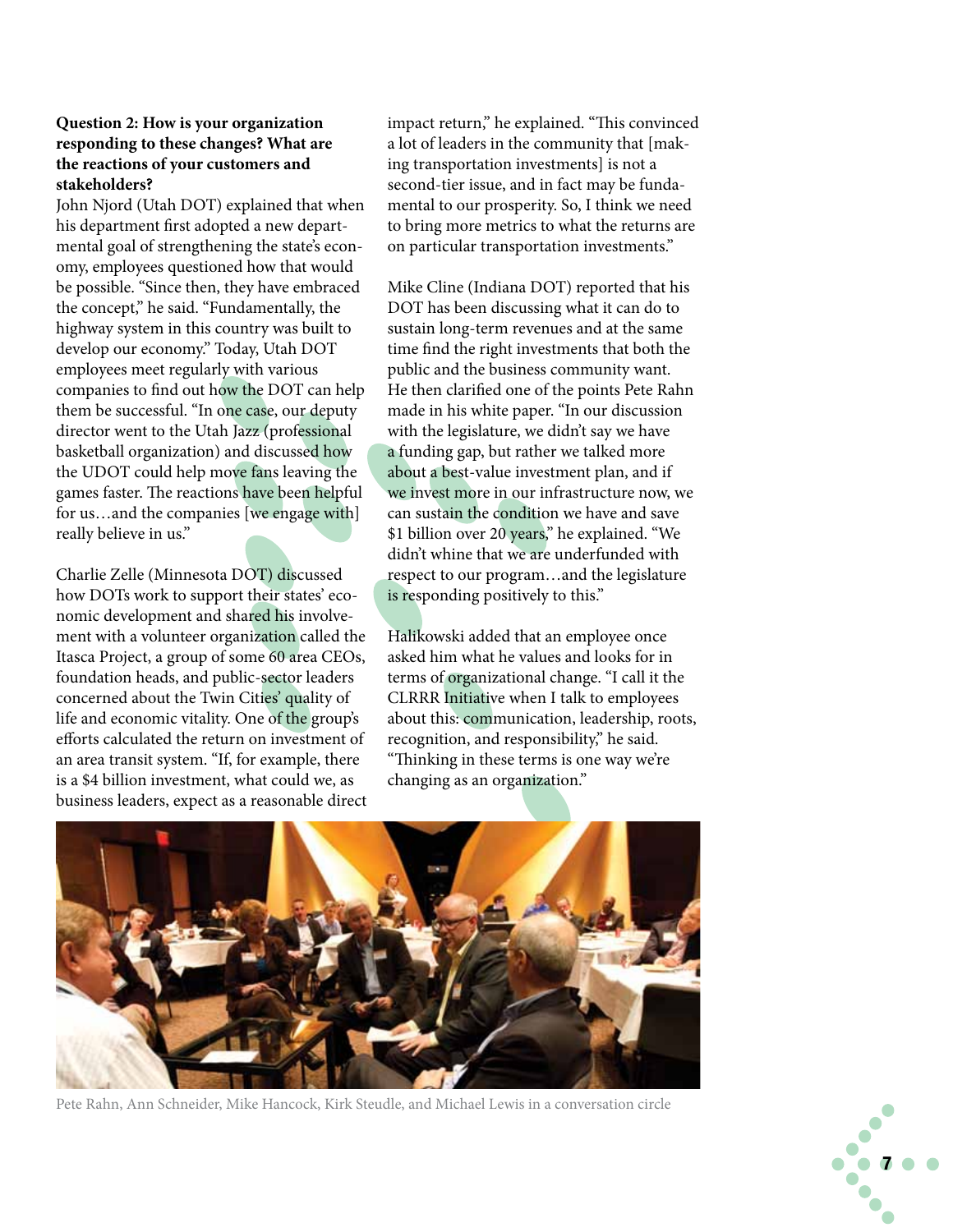

Tom Warne

#### **Technologies and Business Processes That Work**

*Tom Warne, Warne and Associates, and former DOT CEO for Utah*

In his white paper, Tom Warne highlighted innovation and technology business practices that work at five state DOTs: Florida, North Dakota, Minnesota, Utah, and Washington.

"What impressed me about the Florida DOT is that it didn't wait for the economic recovery," Warne began. "That is a strong message to all of us. In our business, you can't wait for things to happen; you have to make them happen regardless of the circumstances you find yourselves in."

One example from FDOT is its pavement rating benchmark: when it set it at 80, the department made a point to understand that achieving a higher rating does not necessarily create a better system of more satisfied customers for the additional investment. By better managing its pavement design and specifications for projects, "FDOT saved a lot of money," Warne said. "This speaks totally to enterprise risk management, which is certainly something we all need to look at."

FDOT is also maximizing social media efforts. For example, FDOT has 26 Twitter accounts and uses them to stimulate conversation on transportation, provoke people's thought processes, and get people thinking about transportation in different ways. "The message here is that FDOT is not only handling the technology side of the business, the value engineering, the pavement management piece, but is also aggressively looking at innovative ways of communicating to its customers," Warne said.

"There are 15 or 16 states that have some semblance of enterprise risk management going on, and MnDOT is clearly one of the leaders," he continued. "Former MnDOT commissioner Tom Sorel did an amazing job of raising the thought process around enterprise risk management. Most of us understand risk management from a project level, even from a programmatic level, and we put those principles into practice in our businesses. MnDOT has gone to an ERM that speaks to the enterprise and what it is doing."

MnDOT has four areas of risk management: programmatic, project, organizational, and operations. Organizational risk management is about getting people to understand and believe they are not just doing a job, but that what they do contributes to the success of the agency. Employees need to recognize that things happening around them might actually prevent them from achieving those goals and objectives, Warne said. "There is sometimes frustration about what we can influence, particularly at a national level in terms of policies. Yet those have to be dialed into an enterprise risk management model," he continued. "When I talked to Tom [Sorel] about this, he made the point that you've got to put all of this into your risk profile so that you're making informed decisions. Even seemingly mundane activities may have an impact on the risk profile and even bring damage and notoriety to the agency if not executed well. So, it's getting employees all to recognize that they contribute to the overall risk profile of the agency—and what they do each day, even if it doesn't seem that important, could affect that."

"In our business, you can't wait for things to happen; you have to make them happen regardless of the circumstances you find yourselves in."



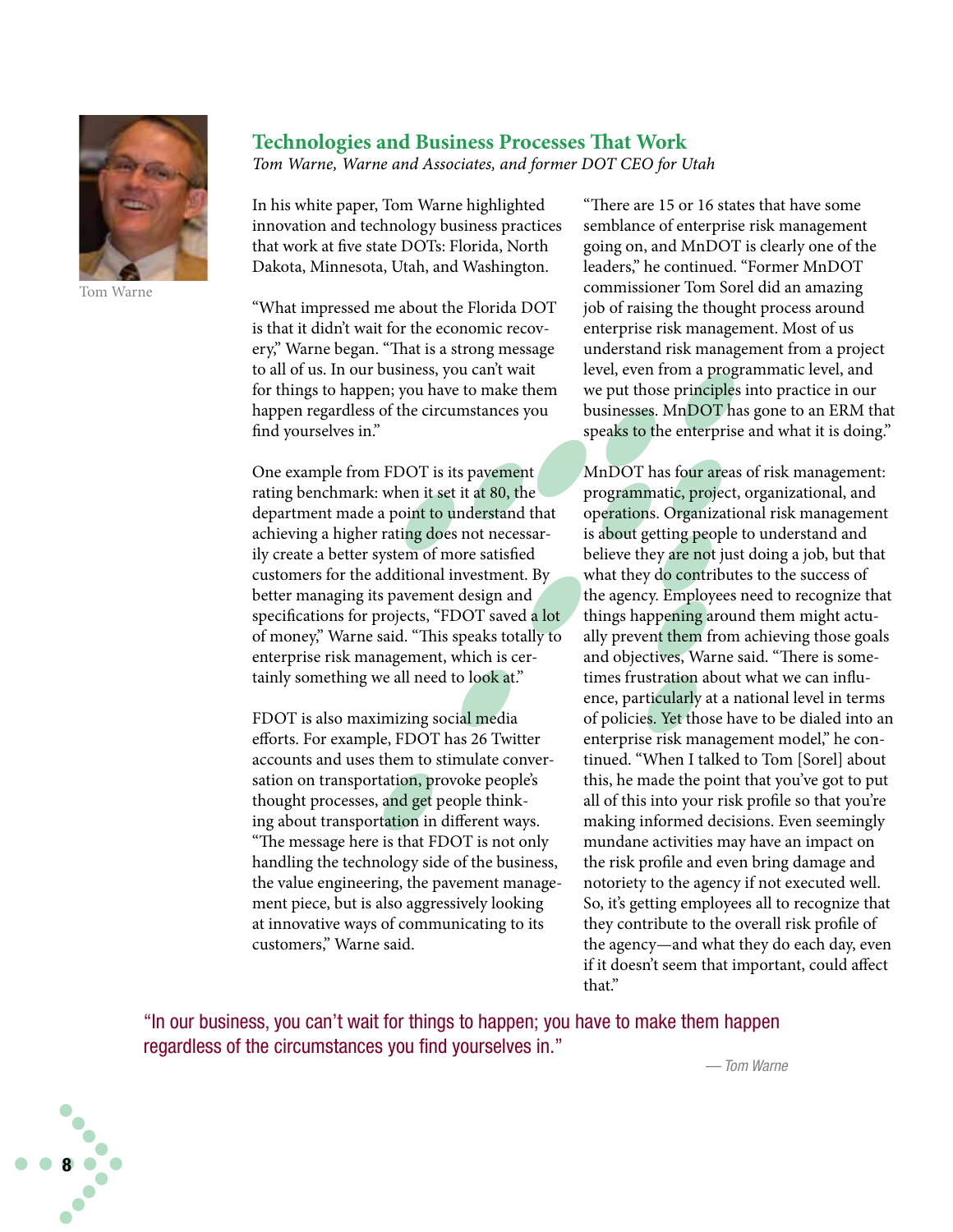The North Dakota DOT is responding to a new world with the increase in shale oil fracking; the state has been turned upside down with an explosion of activity, Warne reported. "This is a state that 10 years ago was barely matching federal funds. Since then, they have raised more money for state and local roads, because this isn't just a state problem, and now have a \$1 billion program divided into a lot of small projects, which is just another management challenge they have." NDDOT has not added a lot of new staff, he continued, and has had to rely on the consulting community. Simple projects, in fact, have been designed by university students. "This is one way they have to adjust their thinking in how they manage their program," he said.

NDDOT is also using traffic modeling to rethink its program; however, since there is no off-the-shelf product that can handle the 1,100 truckloads a day it takes to drill a single shale oil well, it has to invent one, Warne explained. "They are also looking at revised pavement designs and making pavements thicker, and are offering local planning assistance. The locals are totally unprepared to handle the planning that goes with this increased truck activity."

Warne next discussed the Utah DOT, where connecting everything is the name of the game. "There is an amazing ability at UDOT to make disparate management systems work well together. Some of their products are off-the-shelf commercial products; some are self-developed," Warne explained. "What are most impressive are the connections they've been able to make in these things. Believe it or not, they allow third parties to put data into their systems, and that's the transparency of the process."

Finally, Warne continued, Washington DOT continues to push the envelope with regard to innovative thinking in a variety of areas. One example is the Moving Washington strategy adopted in 2008. "It talks about 300 miles of

toll and managed lanes mostly in the Puget Sound area. A lot of this is underway, and it's very impressive. It's an example of looking at 300 miles and knocking it out 20 miles at a time," he said. "Pretty soon you have a sophisticated and functional system."

The SR 520 Bridge Replacement and HOV Program is an interesting project, Warne added, noting the success WSDOT had tolling the bridge well before the new bridge was in place. "WSDOT explained to the public it would be like paying off your house early so you pay less interest. And, that made sense," he explained. The key to the early tolling effort was an effective communication and marketing plan. "We can come up with the best technical ideas, but if we can't effectively communicate those things and help people understand the value of things like early tolling, it's hard to implement those impressive concepts."

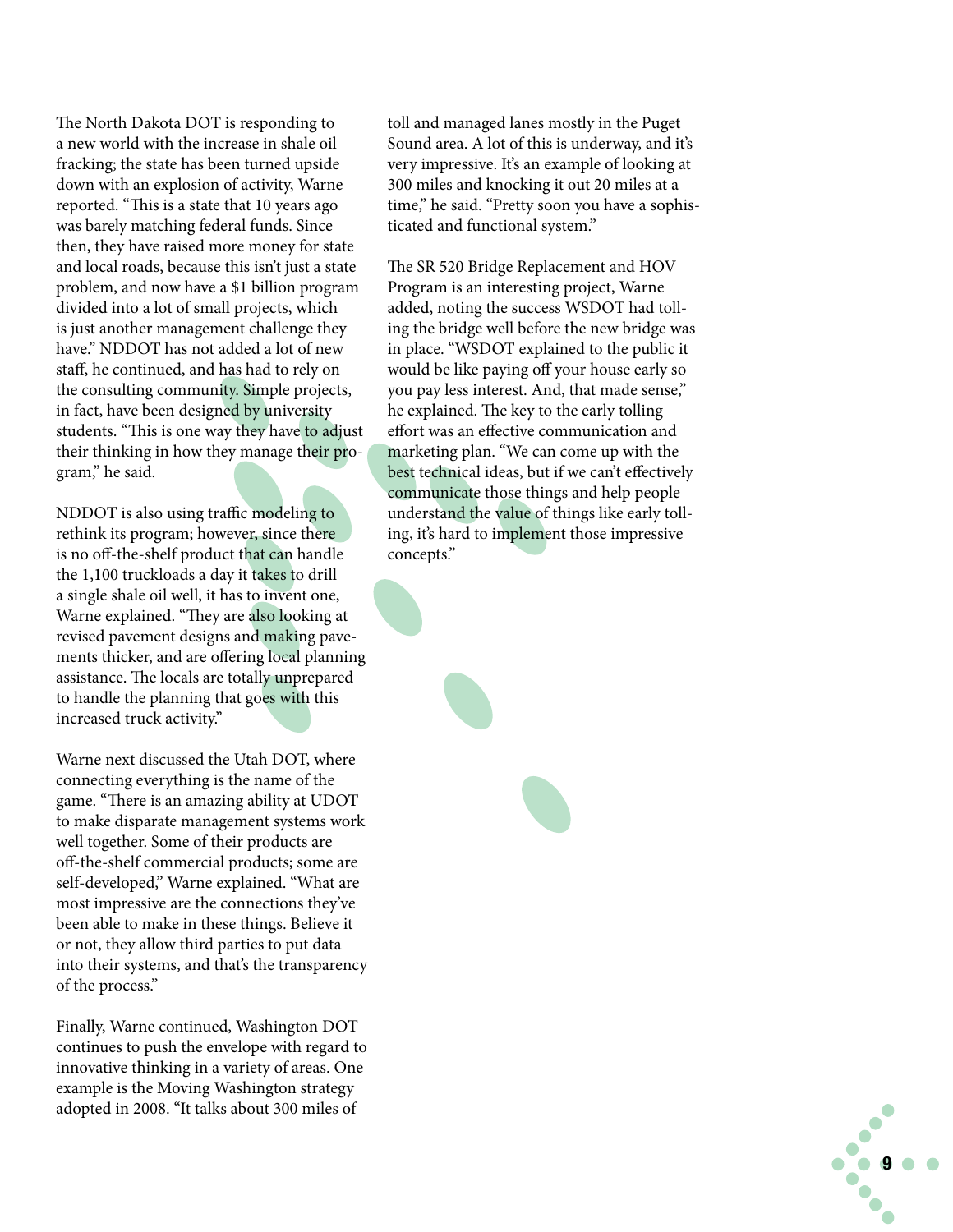

John Njord

"We make much better decisions when we have data that is consistent, repeatable, and available." *— John Njord*

**Technologies and Business Processes: Implementing Innovation** *John Njord, Former Director, Utah DOT*

"In his white paper summary," John Njord (UDOT) began, "Tom Warne talked about the Utah DOT connecting all of the data the agency collects in order to make better organizational decisions. To do that, we need data in a format that people can actually use." As an example, Njord explained how UDOT can measure the safety index of its roads to show what is actually taking place on them using real data instead of opinions. "The idea here is that with real data, you can have a real conversation….We're trying to collect all of that data we have within our department and put it into a format that our designers, customers, and anyone else who wants it has access to and can use to make better decisions."

In another example, Njord described how UDOT groups roads by three categories: high-, medium-, and lower-volume. Initially, the agency spent a lot of money on the more important, higher-volume roads and less money on the medium- and lower-volume roads. "We collect data on these roads and have a history of the road conditions over time," he explained. "We also have software that can predict the longevity of these roads based on levels of investment." As it looked at the system as a whole, Njord continued, UDOT could see that by investing a little money on the lower-volume roads, it could make a significant improvement on the overall condition of the roads. "We had the confidence in our data that enabled us to squeeze money off higher-volume roads and put it into the lower-volume roads, which then made a very significant difference on those lower-volume roads," he said. "That's where data can help us do our jobs better. We make much better decisions when we have data that is consistent, repeatable, and available."

On another front, UDOT is using innovative contracting methods. "I know many states are hamstrung in the ability to use innovative contracting tools, but at UDOT, we've

completed 70 projects using design-build and construction manager/general contractor (CM/GC), and we are happy with the success of those," Njord said. "The rest of our projects are design-bid-build, but we have taken design-bid-build to a different level. We use price plus time, more commonly referred to as  $A + B$  bidding. Contractors bid for price and bid for time and then combine the two. By doing so, we find significant accelerations in the delivery process."

UDOT has provided other tools to help employees solve problems. These include the continuous flow intersection design, the diverging diamond interchange design, and the thru-turn intersection design. In both urban and suburban areas with growing congestion but where it costs too much to add lanes, UDOT has installed reversible flex lanes. "Although the flex lane concept is not new, what is unique for ours is that the continuous left-turn lane is also moving with the other lanes," Njord said. "The flex lane program has been a resounding success."

The last thing Njord discussed was UDOT's use of innovative construction approaches, specifically its accelerated bridge construction project. The most recent example moved a 354-foot bridge that was built on the side of road, causing virtually no impacts to traffic. "In about 12 hours overnight, UDOT moved the bridge into place," he said. "As engineers, we think this is pretty cool…but we don't do projects like this because they are cool—we do them because they are an outward expression of our inward commitment to minimize our impacts on people's lives. This helps us build credibility to the point where we actually have fans that come out to watch us build our facilities."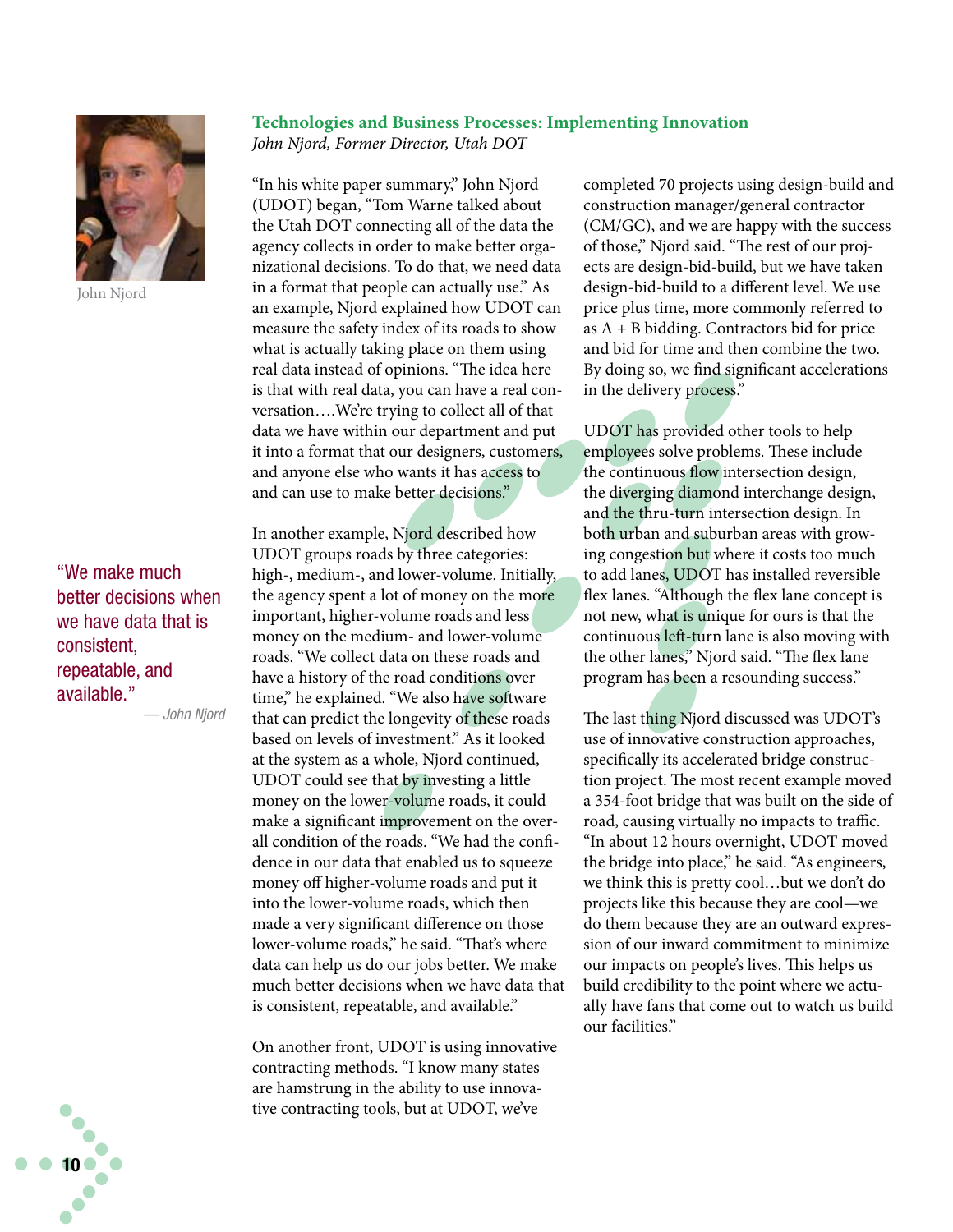## **Technologies and Business Processes: Conversation Circle**

*Moderator: Tom Warne*

#### **Question 1: How have technology innovations affected program delivery and operations within your organization?**

"We've set up an innovators team as a way of getting employees to generate new ideas," Brian Blanchard (Florida DOT) explained. "So far, this has been very successful. We're also working to increase our communication efforts using various social media avenues as well as webinars and podcasts…I don't think you can ever overcommunicate," he added.

While the California DOT's staff is innovative, Malcolm Dougherty reported, the challenge was that their innovative ideas often created more work for first- and secondline supervisors. "At the very highest level, encouraging and rewarding those innovative ideas began to squeeze out that hesitance at the supervisor level," he said. "However, deploying the innovations then became our big challenge. There were a lot of innovative ideas we had invested in and had done research on, but they were not permeating throughout the department."

Njord shared the advice he received from the first governor he worked for: "You can fight change and die; accept change and survive; or lead change and prosper." We are in a dynamic society now, he said, "but unfortunately, our business—the business of building civil works—is typically reluctant to innovate and to change. So we can choose to accept

change and simply survive or we can lead that change and actually prosper."

Connecticut struggles with the high cost of business, high cost of living, and high cost of energy, James Redeker (Connecticut DOT) said. On top of these issues, the City of Stamford, Connecticut, faced another obstacle in its efforts to attract business development: It would have to widen a bridge running over five tracks of the Northeast Corridor Line at the Stamford station. The initial analysis said it would take three years to design and four years to construct, and would require closing two tracks at a time for two years east of the Northeast Corridor Line, closing a freeway ramp for two years, and so on. "We realized we had to rethink this; we went through a series of lean business practice improvements…people reinvented the way they used to do things and they owned the process," he said. "We also went into accelerated bridge construction, and now the schedule is to complete the project in 2016."

Pete Rahn (HNTB) reminded participants that when you encourage people to be innovative and something goes wrong, you need to be prepared to step forward and take responsibility or you will kill all innovation within your organization. "If you are not prepared to do that, you are doing a disservice to the people in your organization."

"I don't think you can ever overcommunicate" *— Brian Blanchard*



James Redeker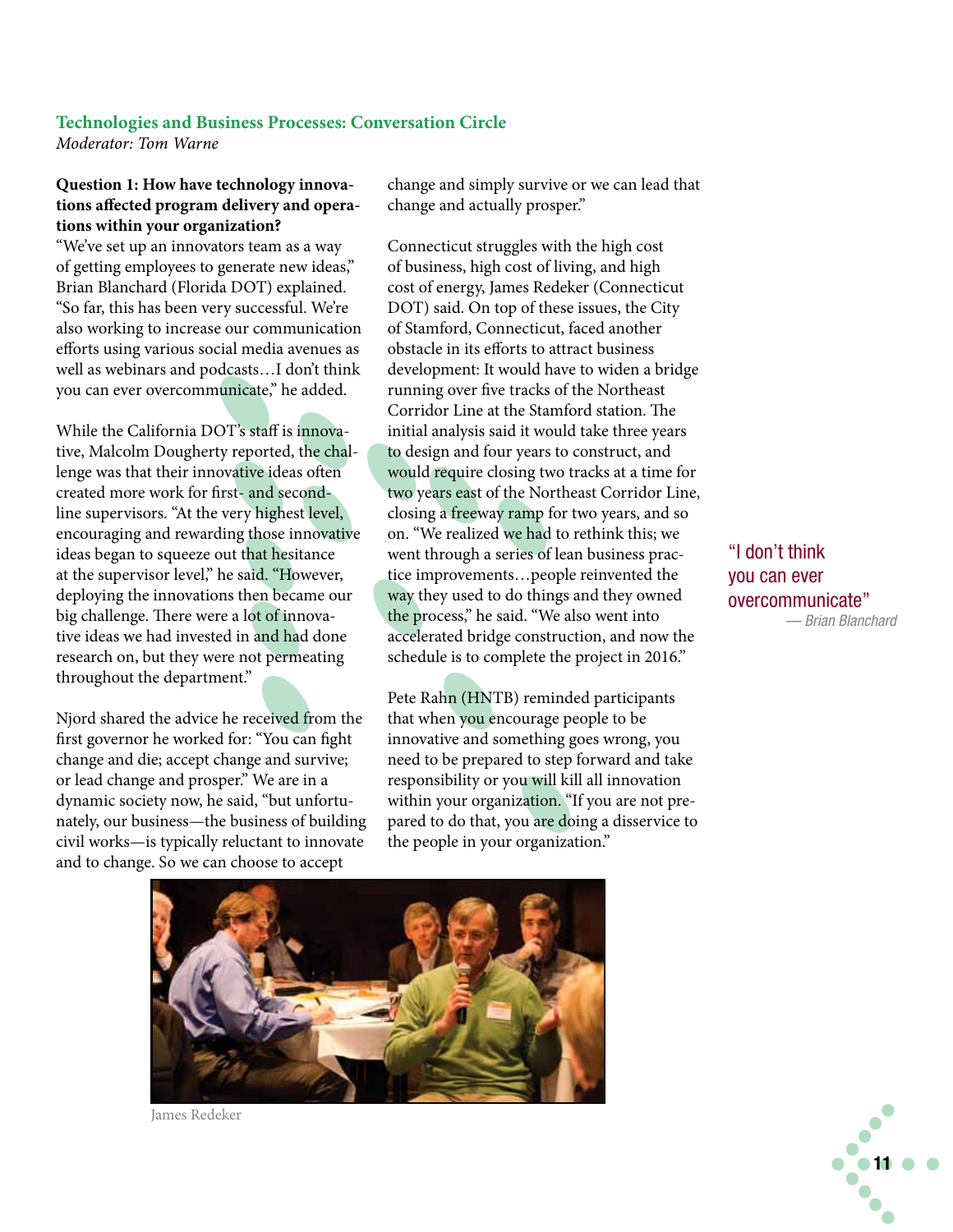

Terry Bellamy

Mike Cline (Indiana DOT) shifted gears to discuss speed to market. "While we talk about risk management, I believe if you don't go fast, you expose yourself to an unnatural amount of risk, either to kill a project or to make it more expensive. We focus on going as fast as possible on projects. To do that takes a bold step to change the personality of the company." One case in point: IDOT chose a non-engineer to be the executive project manager on a \$700 million, four-lane interstate project. "We wanted someone we could put in front of the governor and also who could manage the project. This shook up our staff somewhat," he said. "They were good technical people, but perhaps not the people to be the face of the project. We put together a team that allowed us to go fast and take some risk we might not have taken in the past."

#### **Question 2: What business practices have been priorities for change in your DOT?**

"We have an e-construction project going on right now that is completely paperless," Kirk Steudle (Michigan DOT) said. In the past, a normal change order might take 120 days. "We had one earlier this spring that took six hours," he noted. Using a paperless process on this project should save the contractor about \$60,000 and save MDOT \$40,000. "The reduction in paperwork time is really making things faster," he continued. "We've created a series of videos called "In the Field Reports" aimed at sharing innovations, research, and new technology. We have a video coming out highlighting this paperless construction project."

Njord recalled that when Tom Warne joined UDOT, it had a history of delivering projects whenever it wanted. "Tom came in and said simply that from now on, we will deliver projects when we say we will. This speaks to credibility. We talk a lot about having a lack of funding and not enough resources to do our jobs, yet in some cases, we don't even do what we have complete control over, which is to deliver our program. It starts with accountability. We want to be trusted and provided with resources, so we better do our jobs."

When Paul Trombino (Iowa DOT) joined his department, it had two big projects both about a year behind schedule, "yet there didn't seem to be any sense of urgency with them," he said. In one case, the delay had closed off the only access to one small community for more than a year. "While it was just a small interchange project to us, to that community, it was a major project," he said. "…I went out to meet an individual from that community and forgot the road was closed… it took me forever to get there. I wrote an apology letter to the community, but before I mailed it I sent a copy to all managers and division directors and let them know that this would be the last letter we send apologizing for a project not being done when we said it would be."

Terry Bellamy (District DOT) explained that Washington, D.C., has a process called "Grade.DC.gov" that enables the public to grade certain district agencies. "Each month, we get graded on our work, our projects, and our day-to-day operations. The first month, we got a C- probably because a couple of projects were late…and in those cases, the contractor was the poor player…but the community simply saw the projects not getting done; people couldn't access their homes and businesses." Since then, DDOT has made changes that have perhaps made the agency "the bad guys" in the construction industry, because they challenge the construction contractors to meet deadlines. "But our grades have gone from a C- to an A+ mostly because we started delivering on our projects," he said.

It's been 22 years since New Hampshire increased its state gas tax for highway funding, Christopher Clement (New Hampshire DOT) reported. "We have been pushing in the last 18 months to build credibility at a grassroots level. We've reached out to the public with messaging about our need for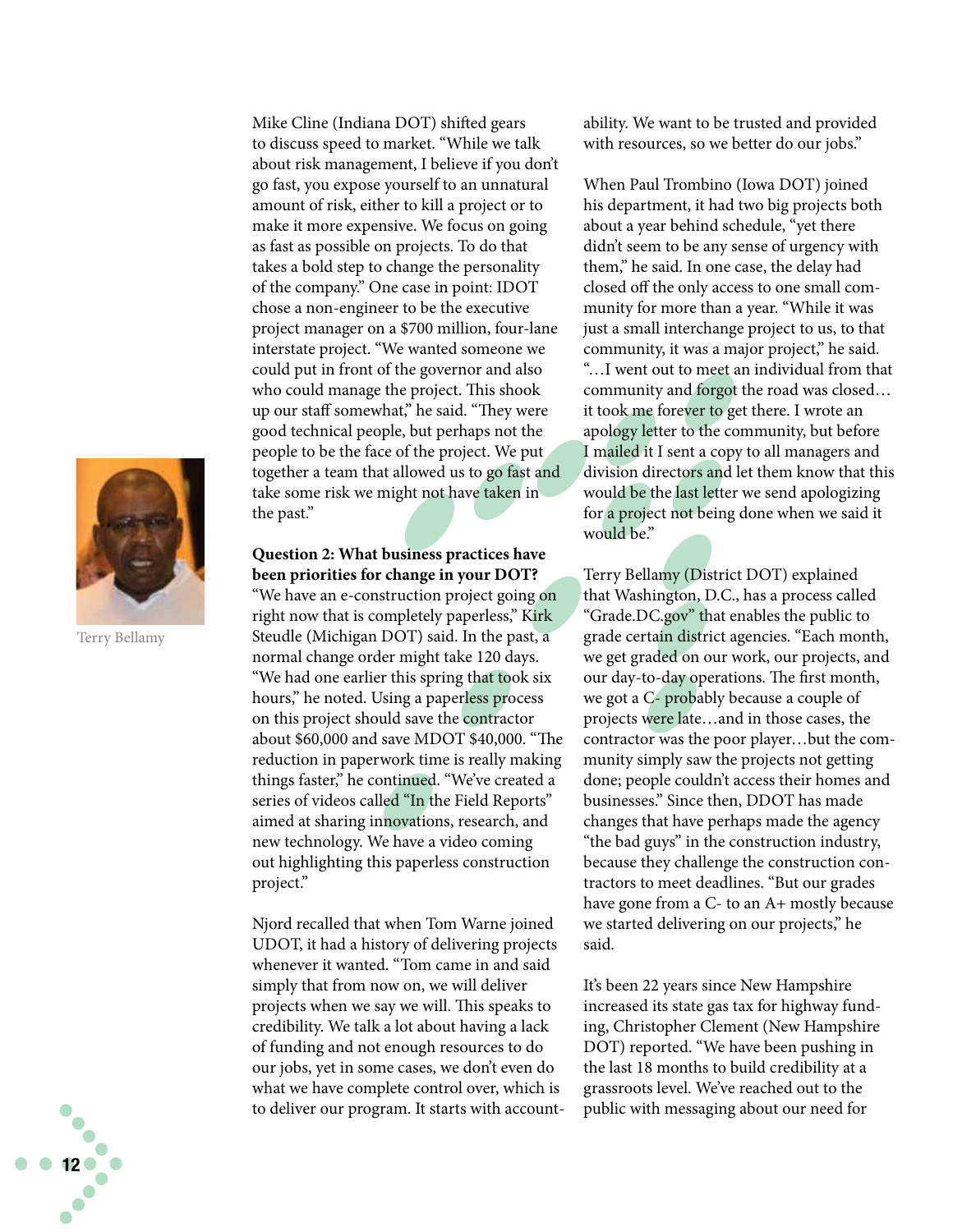investment in the transportation infrastructure," he said. The department also is creating lean processes that are working well to build credibility with the legislators. "They see how we're using the taxpayers' dollars, and it's helping us as we move forward on the initiative to get a 12-cent gas tax passed," he said.

Randall Peters (Nebraska Department of Roads) talked about strengthening partnerships as a kind of lower-tech innovation. In one case having to do with endangered species, NDOR formed a partnership with the FHWA Nebraska Division Office and also involved stakeholders from the U.S. Fish and Wildlife Service, Nebraska Game and Parks, and Corps of Engineers. "We did a lot of upfront work to identify project scopes and translate jargon," he said. "This effort strengthened partnerships and is saving enormous amounts of time now in consultations and re-consultations."

#### **Question 3: How is your DOT addressing risk management on an enterprise level or a project level? What does your organization need to advance its integration into your processes?**

"We've gotten more sophisticated over time in doing risk management on individual projects and then carrying that concept over to the organization," Dougherty said. "We're evaluating not only what the risks are and whether or not we have the right controls, but also asking our employees to look at their own work in this way. The cautionary note is not to impede innovation while we're talking about limiting risk. You want to take smart risks, and the entire team takes that risk such that you can try to be innovative."

In 2000 the Arizona DOT highway fund was running in the negative, Halikowski said. "I was presented with the choice of either not plowing snow up north or closing rest areas. It was pretty obvious to me which risk I should take; from a public safety perspective, we needed to plow snow." The department closed 18 rest areas. "I thought this would

drive the public to see the funding crisis and create some call to action to improve transportation funding in this state," he explained. "We got attention for a short time, but it had negative effects from the public's perspective of our credibility and how we manage the program."

Steudle added that "asset management is really the backbone in making the risk decision of where you invest your money. While I think we inherently do that risk assessment, I don't think we do it in a real structured way," he said. "We innately choose the lowest-risk piece, but we don't talk about it in real specific terms as much as we should."

Jeffrey Paniati (FHWA) noted that from an FHWA perspective, enterprise risk management is something the agency has been working into over a number of years. "It has taken us a while just to speak the right language," he said. "For example, when we talk about risk management, we talk about minimizing the threats and maximizing the opportunities, but often the maximizing opportunity part gets lost in the discussion. It is important to really look for both sides."

Lewis discussed a particular A+B bidding project that initially started off well. "But the contractor started to fall behind and because of the disincentive clause in the contract, it faced a \$10 million loss on the project," he explained. "We brought them in to discuss how we could resolve this. There was reluctance at our division office staff level to get away from what was specifically in the contract, but we had to redefine what was important. Was the primary goal to make the contractor adhere to the contract, or was it to get the road open? We had to give the contractor a way out so they could have success."

"...asset management is really the backbone in making the risk decision of where you invest your money." *— Kirk Steudle*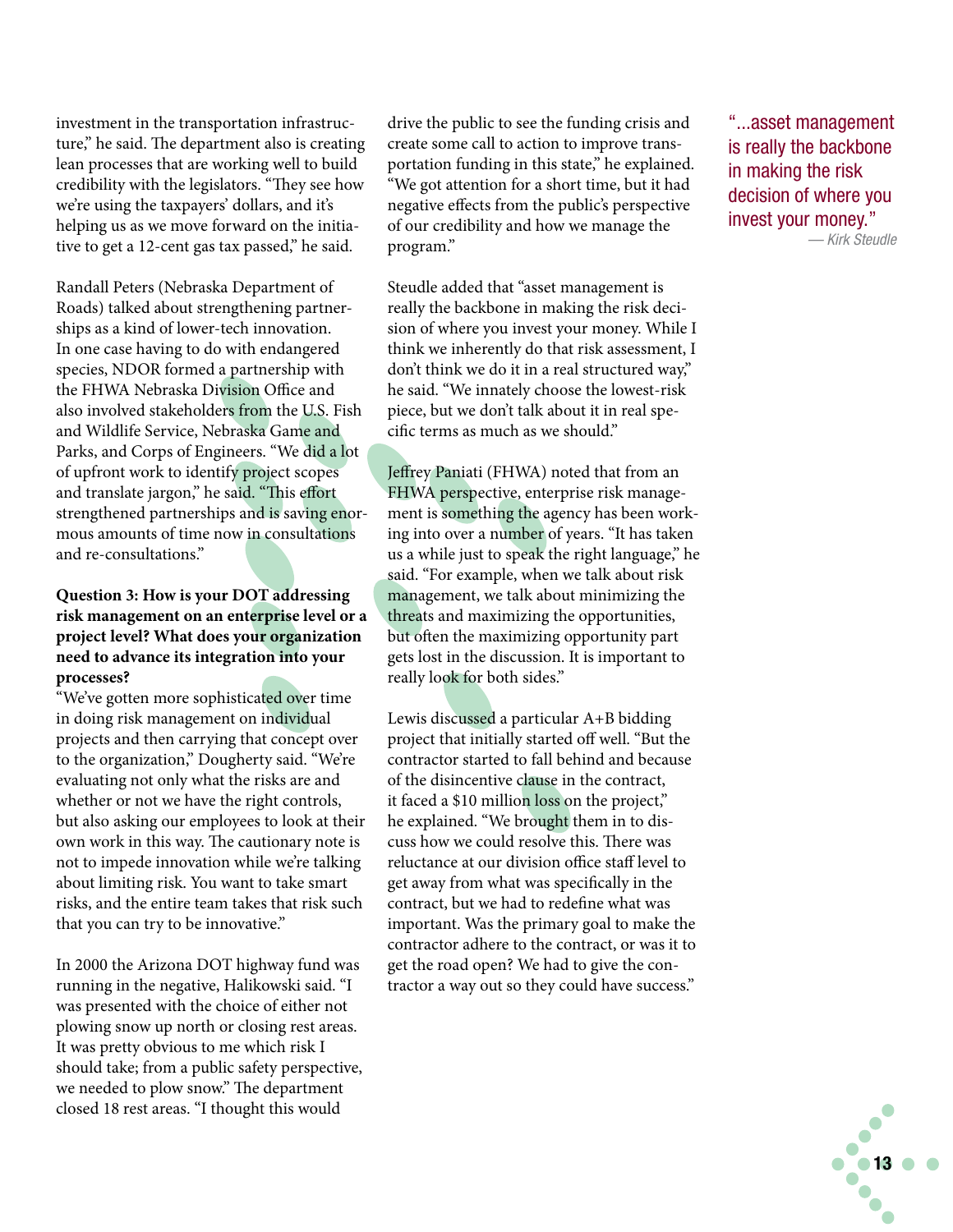#### **Evolving DOT Enterprise: Today Toward Tomorrow**

*Debra Miller, Cambridge Systematics, and former DOT CEO for Kansas*



Debra Miller

#### "Social media provides a way to create an authentic experience with your customers."

*— Debra Miller*

Debra Miller's charge in writing her white paper was to analyze how DOTs are evolving in light of resource constraints. "But my conclusion," Miller began, "is that what is forcing us to evolve is a bigger, broader, social, cultural change that has been going on for some time"

Miller pointed to several particular issues that flow from these cultural changes. "One is the distrust of government, which is significant in terms of how we do our jobs," she said. "Additionally, people just don't trust experts like they used to…with the democratization of information, everyone is now an expert," she said. "As such, people expect to be a part of the decision-making process. They don't want you to tell them the decision you made after the fact. We need to think about ways to allow the public to participate without creating anarchy or completely losing control."

Authenticity is another important issue meaning that at some level, people want what feels like an authentic experience. For example, Miller said, people may take a vacation in Mexico to build schools because it makes them feel they are really seeing the country. People want an authentic experience when they engage with government, too. "But think about what kills authenticity: being inflexible, unmovable, and stuck in time. Does that remind you of anybody you know or any place you've ever worked in government?"

DOTs are using several new and emerging strategies to engage customers. MnDOT, for example, is using an online customer community to facilitate three-way communications: MnDOT talks to its customers, customers talk to MnDOT, and the online community talks to each other. "As an industry, we've been trying to create a national vision for transportation by talking to ourselves. Let's think about a national online

customer community to help us really get to what it is the public cares about," Miller said.

Many DOTs are using social media to do interesting things. "If you go back to the concept of authenticity, social media provides a way to create an authentic experience with your customers," Miller said. "If used properly, it is an amazingly powerful tool. It's not about how many followers or Facebook friends you have, but rather, are you really engaging those participating with you and engaging them on the right issues?"

The idea of open data further captured Miller's attention. "I think there are ways to open up certain kinds of data that can bring value back to the department," she said. Some agencies have looked at using open data as a way to rebuild competence and respect in government—arguing that the data was paid for with taxpayers' dollars, so isn't it already their data? "Sharing data also can be a way to get really cool, innovative, customerfriendly apps for our DOTs," she added, citing FlyOnTime as an example of an independent project created by private citizens using open data. "It provides a valuable service to travelers, yet the USDOT does not have to maintain it," she said.

When cultural shifts occur, Miller continued, we tend to think in terms of how they affect us personally, but we need to also look at how they affect institutions. "When you boil it all down, what we're really doing is serving the public…and we want them to realize how hard we're working on their behalf, we want to be able to take care of the infrastructure we care about, and that means we need taxpayers' support," she said. "DOTs need to ask themselves first and foremost: Are we relevant? If the answer is 'not sure,' or 'maybe,' then it is time to get to work."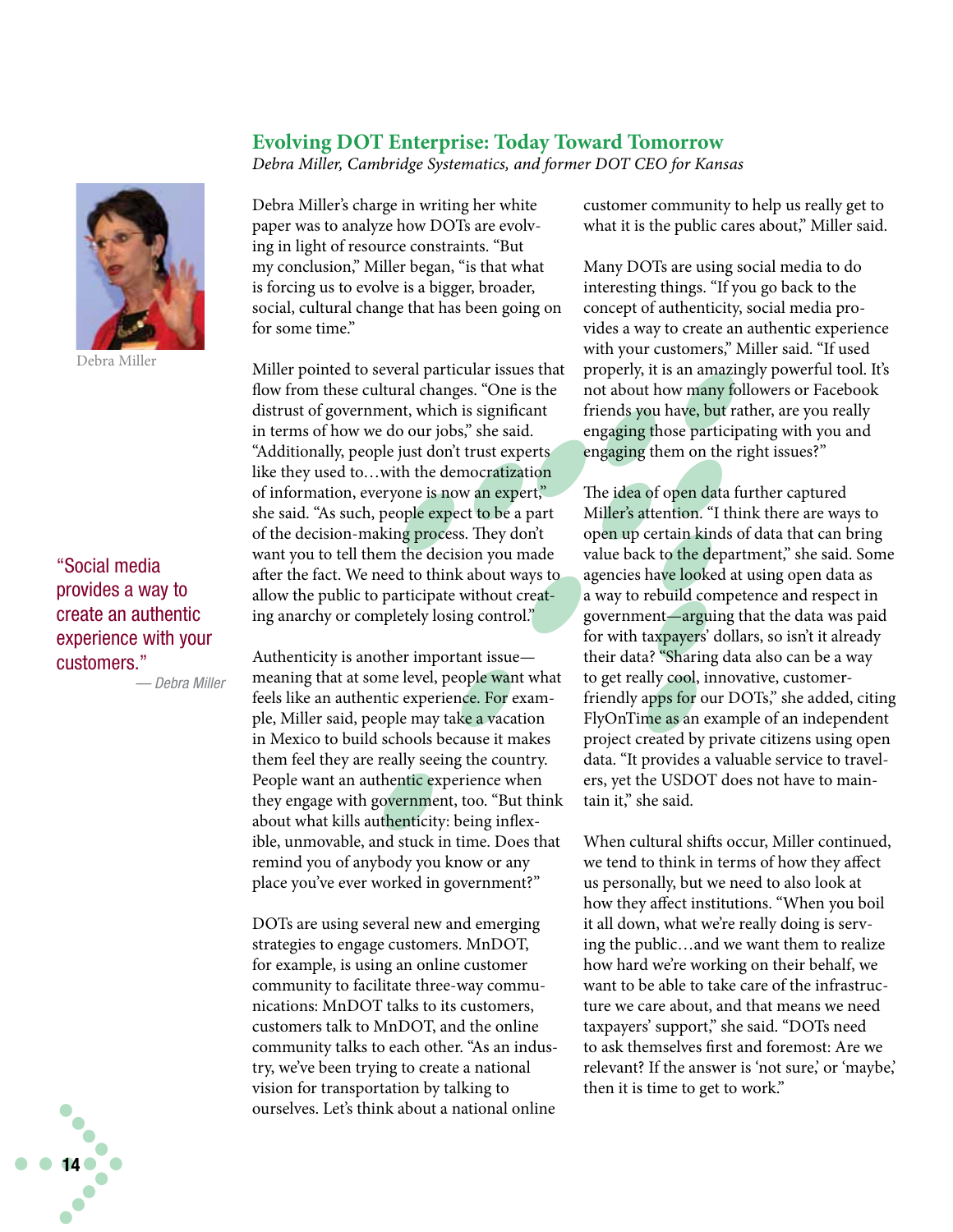#### **Evolving DOT Enterprise: MnDOT's Online Customer Community**

*Karla Rains, Customer Relations Director, Minnesota DOT*

MnDOT has had a customer research department for about 15 years. "We have invested in understanding what is important to our customers," Karla Rains said. "In trying to make sure our customers are part of our processes…we discovered that we probably needed some new tools." An online customer community is one such tool DOTs can leverage.

The MnDOT online customer community consists of 400 customers. "We've balanced that group to match Minnesota census criteria; we know we have a small microcosm of Minnesotans by age, income, gender, and ethnicity, and we make sure they represent our general customers from a broader view," she said.

"We have weekly online interactions via surveys and discussions," Rains continued. "We send questions to them, they send questions to us, which we respond to, and customers can speak to each other. We watch these interactions, and we learn things. For example, by watching one particular dialog it was clear we needed to do a better job of educating the public about roundabouts," she said.

"In our industry, the problems are increasingly complex, and we have to be iterative about that," Rains added. "We learn something, we apply it, we ask again, and we apply it again. This tool helps us do that as well."

And, she noted, the online customer community is a rather affordable venture compared with traditional market research. "Our online community costs us approximately \$260,000 a year," Rains explained, "whereas conducting a series of focus groups can cost \$70,000, and the same amount for a single quantitative study."

She pointed out, however, that traditional market research still has its place. "We conduct surveys for the most complex topics the way we always have. We use both traditional mechanisms for research as well as the online customer community to gain a deeper understanding and enough precision."

MnDOT is entering its fourth year with its online customer community program and will continue using it in the foreseeable future. "There are great benefits to the public participating in this," she said. "We already have their tax dollars, so it makes sense that they engage in and help guide our decision processes."

For agencies thinking about starting an online customer community, Rains recommended using a full-service research firm to help manage such a program. She introduced Alan Moskowitz, from MnDOT's online community partner Communispace, who provided a few points to consider when looking for a consumer collaboration partner. For example, he said, "make sure your partner will have a high-touch engagement with your customers and that someone on the team connects with your customers every day."



*— Karla Rains*



Karla Rains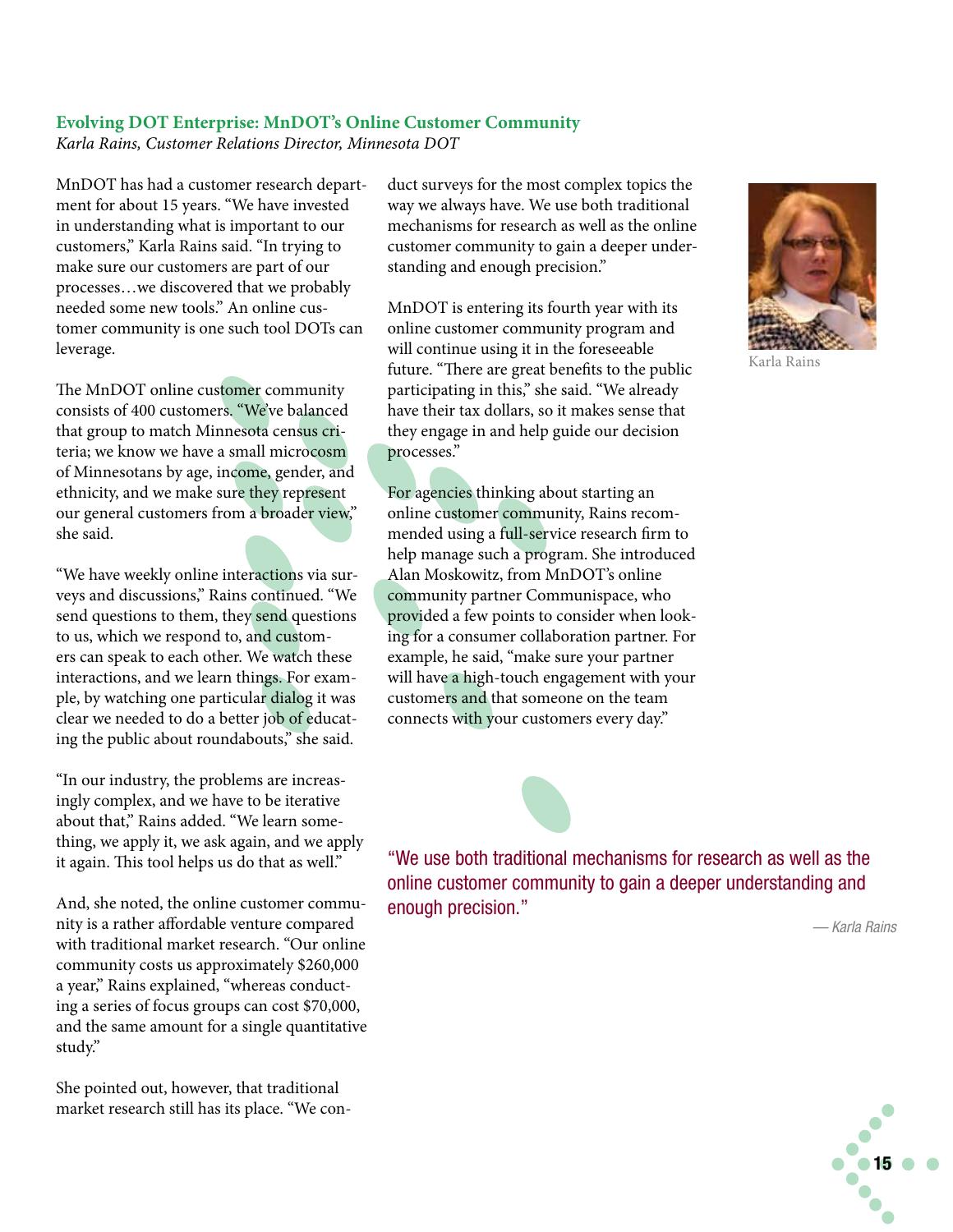

Paul Trombino

#### **Evolving DOT Enterprise: Vision—Smarter, Simpler, and Customer-Driven Safety, Mobility, and Economics** *Paul Trombino, Director, Iowa DOT*

While the DOTs traditionally have been constructors of infrastructure, Paul Trombino questions whether that is still true today. "I don't think it is our primary role any more. I believe we are now facilitators of information," he said. "To me, mobility is information…you can't be mobile without information."

With that in mind, the Iowa DOT is working to be smarter, simpler, and customer-driven, Trombino reported. "I want people to think about this every day, in everything they do. Many times our processes are complex and take a long time. But I think we can find ways to make the process smarter, simpler, and ultimately, focused on the customer."

DOT customers today expect choice in their services and products, which ties to how DOTs engage and respond, he continued. "Many times we don't respond [to our customers' issues and concerns], and that's a problem for us. From a customer perspective, I believe perception drives our business… if we asked our customers what they think is the most unsafe road segment, for example, would their responses align with our data? I don't think so. While data is important to what we do, I think our customers' perceptions are important as well."

DOTs can change how they interact with the customer in many ways, Trombino asserted.

"We've tried to engage, from an operational perspective, by allowing customers to tell us what they think and provide what I call situational awareness. We use Twitter and geotagging to link exactly where on the road our customers are talking about. During a storm, for example, if we start seeing several geotags in one spot, we know that area of the road needs attention. This provides a way for our customers to take command; they can give us direct feedback that we can directly respond to."

IDOT is also working on a 24/7 on-demand truck permitting system. Drivers will soon be able to get permits electronically along with an electronic copy of the route they will use to load into their truck's GPS. "They could run through the route on-screen before actually driving it," he explained. "I think this will significantly enhance safety." IDOT customers also will be able to pay online for services such as driver's licenses and registration fees using Dwolla, an Iowa-based payment network that allows anyone to send, request, and accept money.

IDOT recently created a performance and technology division with the aim of connecting all of the pieces, including enterprise risk management and open data. Overall, Trombino said, "the goal is to bring our DOT in line with what is important to customers."

"The goal is to bring our DOT in line with what is important to customers." *— Paul Trombino*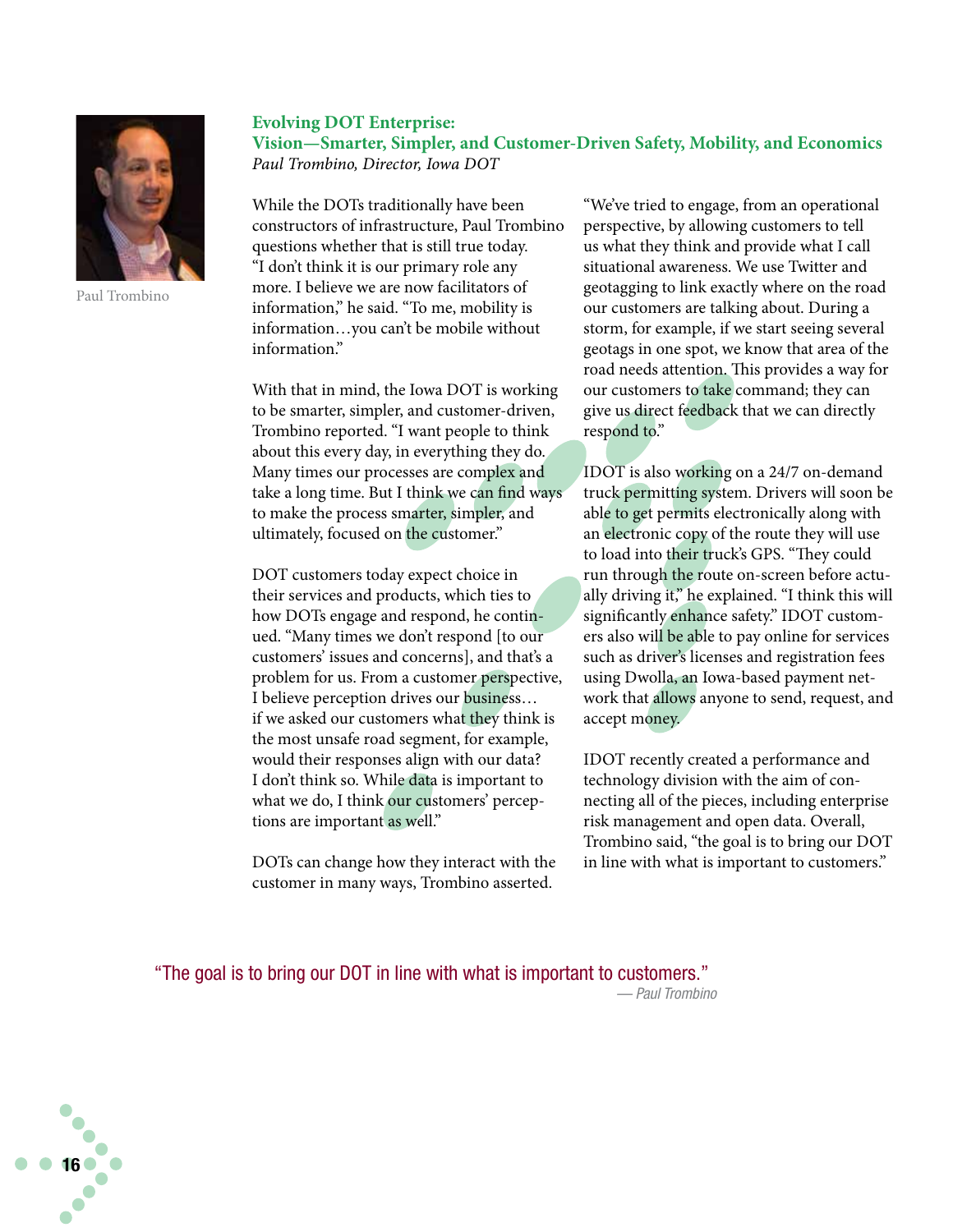#### **Evolving DOT Enterprise: Conversation Circle**

*Moderator: Debra Miller*

#### **Question 1: What strategies does your DOT employ that promote a customer-centric philosophy and encourage engagement with the public?**

Malcolm Dougherty (California DOT) talked about one particular project in the Los Angeles area—known as "Carmageddon" that shut down a section of I-405, one of the nation's busiest and most congested freeways. "Closing the 405 and dumping that traffic on the rest of the transportation system had the potential to shut down the entire L.A. basin," he explained. "We used every tool we could think of to manage traffic…Twitter and other media outlets…some radio stations in the area even had Carmageddon Survival Kit contests. Our traffic management strategy essentially was to scare everyone off the freeway system, and it worked." Traffic was lighter than normal across a wide area, with fewer vehicles using the roads than usual, and those who did travel by road arrived more quickly than on a normal weekend.

AASHTO does an annual survey asking state DOTs how they are using social media, Lloyd Brown (AASHTO) explained. "We are seeing a shift in terms of getting the information out, to a much more collaborative effort…but it's still a one-way process." He also shared advice about using social media to reach out to communities: "If you don't have a process in place to receive the information back in, it can be a disaster." For example, if an agency asks for and then gets a piece of information at 11 p.m., a process must be in place to handle that information or this becomes a risk point.

The Minnesota DOT asks its 400-person online community questions on a corridorlevel, Rains said. "We don't use this community on a project level, because it's not a large enough group. But we will step back and ask what we need to know about a particular project and typically find it is something that is transferable to many projects—such as how do you get your information, how can we make this information more accessible, are you getting the kind of information that helps you make the best pre-trip or en route planning decisions?"

Mara Campbell (Missouri DOT) reported that her department has used performance indicators as a conduit to help better understand and learn from its customers. "We don't have an online community, but we do a lot of customer surveys." The state's research SPR (state planning and research) dollars pay for some of these activities.

"Perception is very different from measure," James Redeker (Connecticut DOT) said, "and I am missing that customer perception piece. Back in the transit world, rail on-time performance was 95 percent, but it got a 'D' based on the passenger experiences. The perception was 'if the train is late, I'm really late, I don't care if it is on time every other day—it hurt me today.'"

Ann Schneider (Illinois DOT) agreed. "We talk a lot about customers who are right here right now, but much of what we are doing now will really impact people in the future. We have a project in the Chicago area to reconstruct a major interchange that is currently rated the most congested interchange in the United States. There is a condominium with 57 people nearby who don't like the project and are vocally disapproving of it. But I have to think about the 300,000 vehicles that go through the intersection every day," she said. "But those 300,000 drivers aren't going to say a word. We need to think about the definition of customer and how we weigh current customer needs to the needs of future customers as we move down the path of more public involvement and public engagement through technology."

"We talk a lot about customers who are right here right now, but much of what we are doing now will really impact people in the future."

*— Ann Schneider*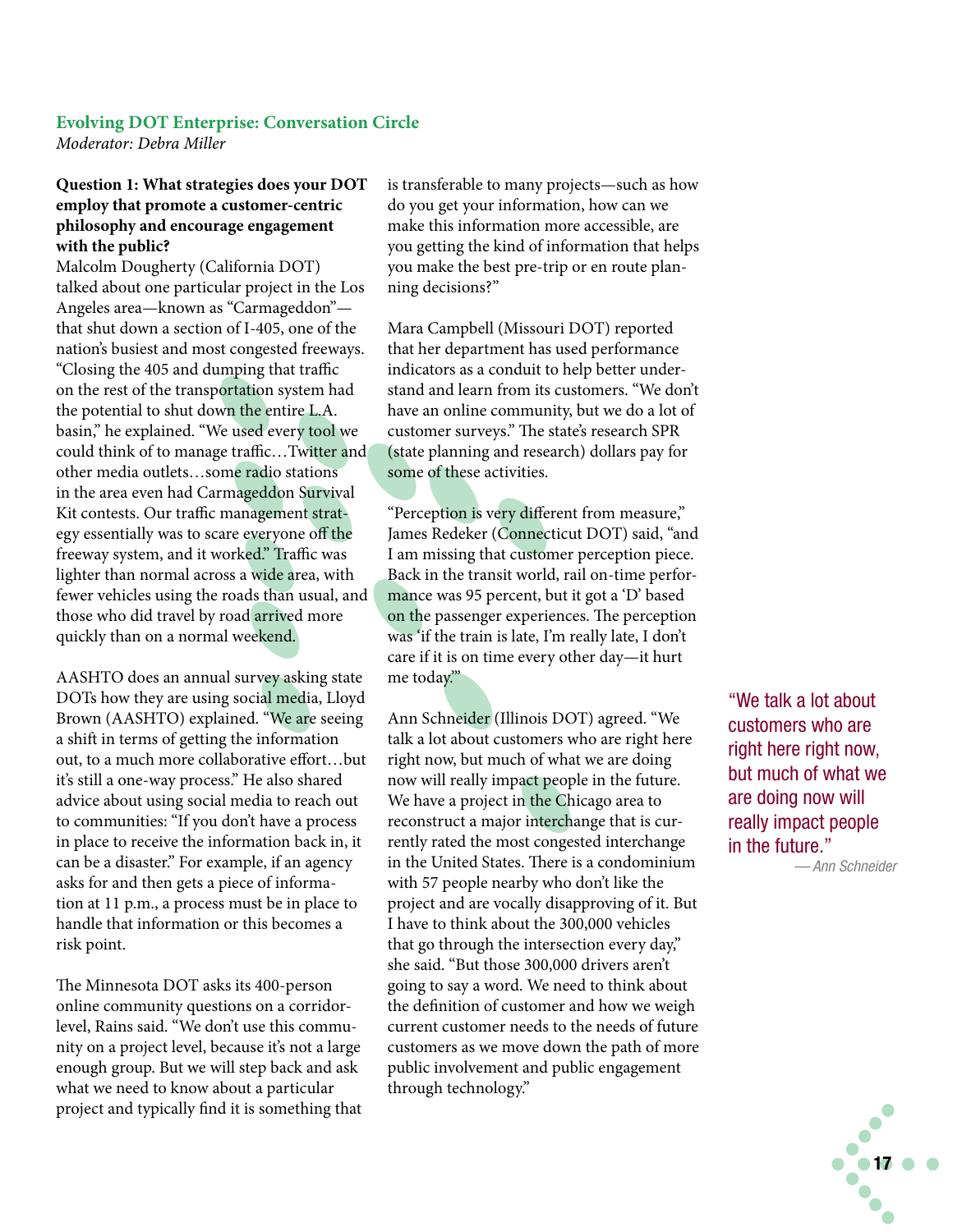#### **Question 2: How is your DOT advancing performance reporting and management in support of transparency and decision making?**

The Indiana DOT started with imperfect data but currently reports on many things, Mike Cline (Indiana DOT) said. The department has migrated away from some activities because of better data or changed views of what was important. "Now, we are trying to create that awareness of how we are doing from a more balanced perspective," he said.

Cline then posed a question: "I see performance management used as a colloquial term, but we call it performance measurement. Is there a consistent term that should be used?"

Pete Rahn responded: "Performance management refers to the cycle of performance measurement, which is one step in that cycle. You cannot have performance management without performance measurement. Performance management is the complete cycle: measure, analyze, act, and measure again; it's that continuous cycle. If you only collect measurements and they sit on the shelf until the next time you collect measurements, it's really a futile exercise."



Mike Cline

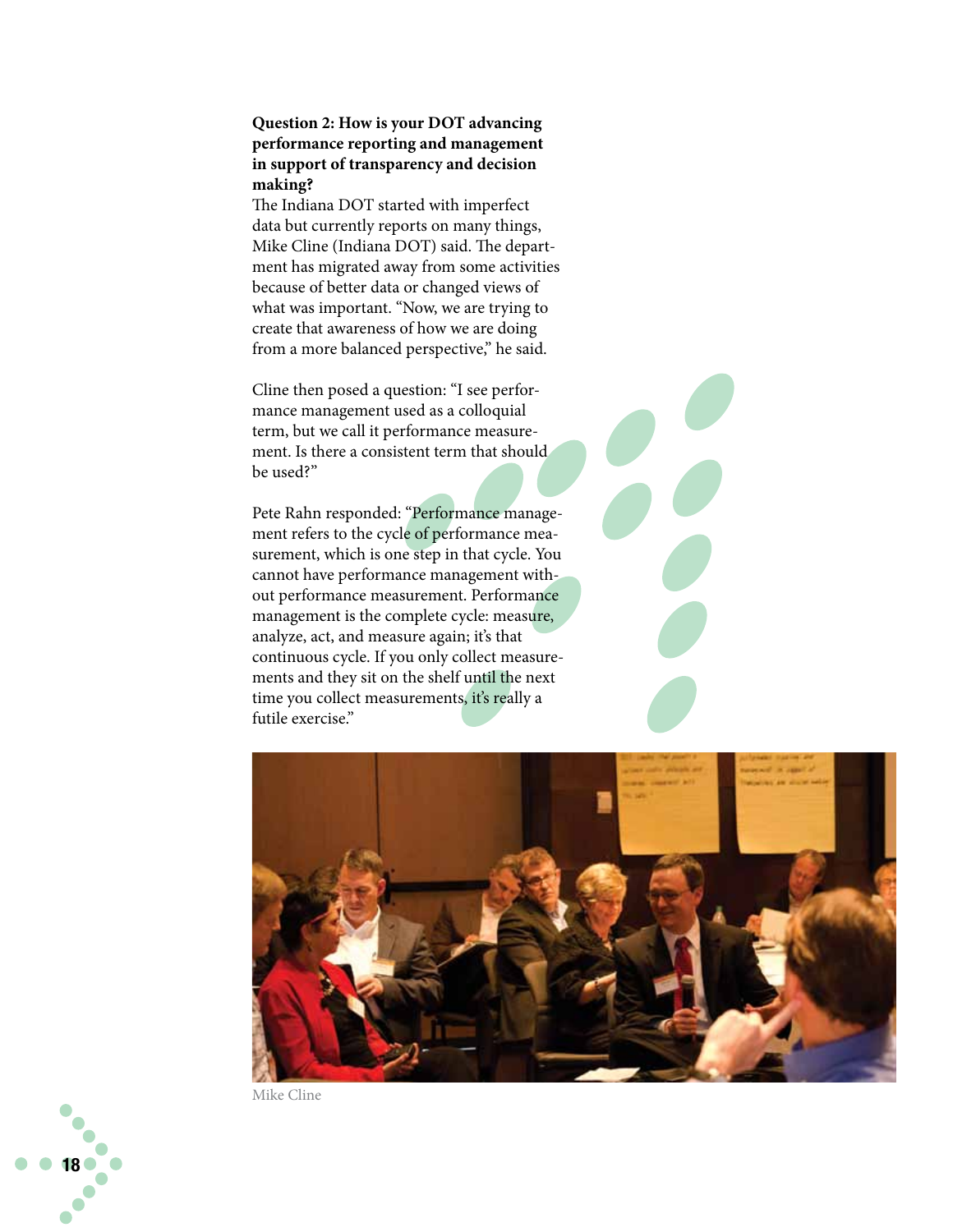## Panel: Reactions and Implications for Sponsors

*Bud Wright, Executive Director, AASHTO; Jeff Paniati, Executive Director, FHWA; Robert Skinner Jr., Executive Director, TRB Moderator: Michael Lewis, President, AASHTO*

Customer focus was a consistent theme throughout all the presentations, Bud Wright said. "We're talking about nontraditional ways of interacting with our customers and sharing information with them. Parallel to that is the theme of communication. I heard someone say you can't communicate too much. I think that's very true, whether it's with our employees, our customers, or partner entities—communication is the key to what we're doing. It can't be a one-way street; it is about us sharing information with our customers and employees and also about our willingness to hear back from them as well. It is very much a two-way proposition."

Jeff Paniati said that while he liked the idea of using social media in the transportation planning process to learn what the community wants, he wondered if doing this would draw comment only from the vocal minority. "This may just create another version of the same problem. We have to guard against thinking we've got a better answer simply because we use a new technology," he said.

Speaker after speaker talked about the innovative methods state DOTs are using, Robert Skinner said. "One issue we haven't talked about directly but that is just beneath the surface is the question of just what is our capacity to innovate. As leaders, how many stones can you afford to turn over and deal with? How do you build that capacity? I don't have the answers, but we need to ask those questions."

A related subject is the workforce challenge DOTs face, Wright noted. "We have longstanding, highly talented, well-intentioned employees who were hired with different expectations from what is now required to be successful. From what I'm hearing, transitioning those employees is really a new paradigm of expectation for their service. It is a challenge to bring employees along and get them to understand new concepts and new ways of dealing with their business."

Paniati was struck by the discussion of mobility managers. "We need to think about transit, pedestrians, bikes, rails, ships, and



Bud Wright, Jeff Paniati, Robert Skinner Jr.

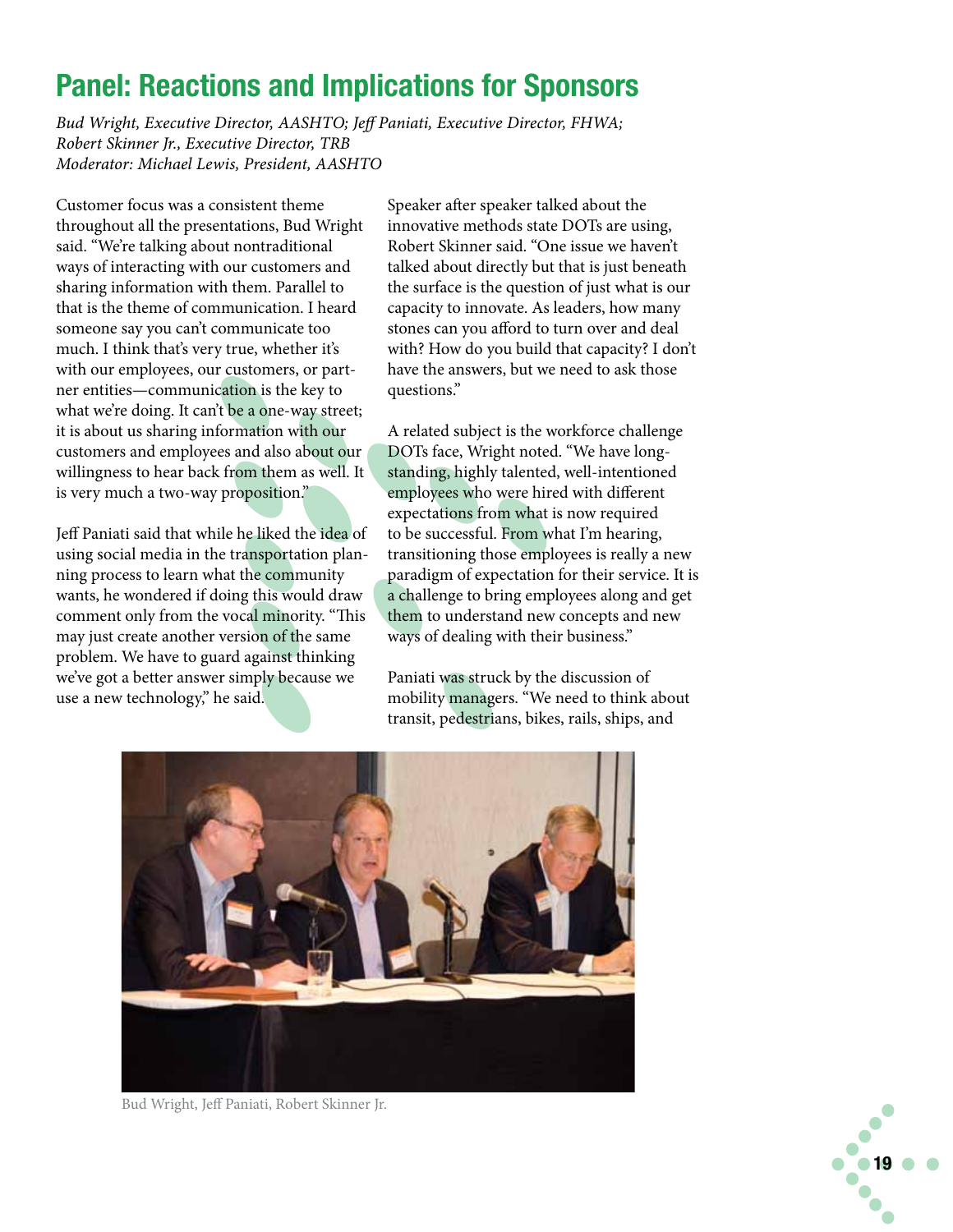freight; we need to think about design, build, operate, and maintain, and this idea of blend ing planning into operations," he said. "We need to deal with the complexity and chal lenges of financing and assembling funding… and by the way, we haven't been able to give our employees pay raises for five years, yet we need them to do all of this very well. How is this going to happen? We need to figure out if we're going to deliver on all of these expecta tions either with the same staff or fewer staff and really rethink the organizational, people side of this to be successful."

Wright said the planning process is a great example of something that was developed in a different era with a different set of assump tions and a different objective, and "now it doesn't know how to grapple with operations. I think the huge challenge for us will be to get to the softer-side things and make those innovation processes stick." This will involve making cultural shifts that last beyond a sin gle person's leadership and become part of an agency's culture, he continued. "Employees have to understand and believe that innova tion is the expectation…and that becomes a generational thing rather than something tied to a particular leader…the hope is that you have enough success that people see it is something they want to be associated with."

To get the career employees to own the changes, Paniati added, "you have to let them help shape them. If the staff doesn't have some ownership, when the next thing comes along, that's what they'll turn to. I think the difference is really allowing people to shape [these institutional changes] themselves."

That ownership has to extend beyond the FHWA: "It has to extend to the state DOTs and all of the transportation constituents," Wright pointed out. "We are starting to build that foundation but have far from established it completely. We are still greatly a risk-averse enterprise."

One organizational advantage is that 50 states are solving problems—coming up with 50 approaches that others can emulate, Skinner said. "The flip side, however, is the difficulty in introducing new technologies and new approaches to these 50 different organiza tions. While I am optimistic…we are hearing as much about innovation as ever among the states…I don't think we're close to declaring victory in this area.

"I still don't think the public, or even the legislature, really understand what goes into operating a highway system," Skinner continued. "To me, that continues to be one of our communication challenges. If agencies need more resources, part of the way to build that case is to explain this expanding mission in terms that people understand."

That relates to accountability and credibility to raise public and legislative support, Wright said. "Legislators are drawn to stories about success…and the continuing description that the sky is falling isn't getting us far. What we need to do is show them what we have done when given the resources to succeed." One example he pointed to is the doubling of funding for the Highway Safety Improvement Program (HSIP) in MAP-21. "Can we legitimately claim that HSIP was the reason fatalities went down 13,000 to 15,000 over a several year period? I don't know if it was the sole reason, but it absolutely was a contribut ing factor…and I think there are other areas where we can show that same kind of success and show the ways we can change peoples' everyday lives."

Referencing the 2007 collapse of the I-35W bridge in Minneapolis, Paniati added that "the crumbling infrastructure argument has not gotten us very far either. When there's an event, yes, there is an immediate response, but it doesn't do much in the long run."

Wright said what's needed is to communicate why transportation is important and link it to the things people care about—that when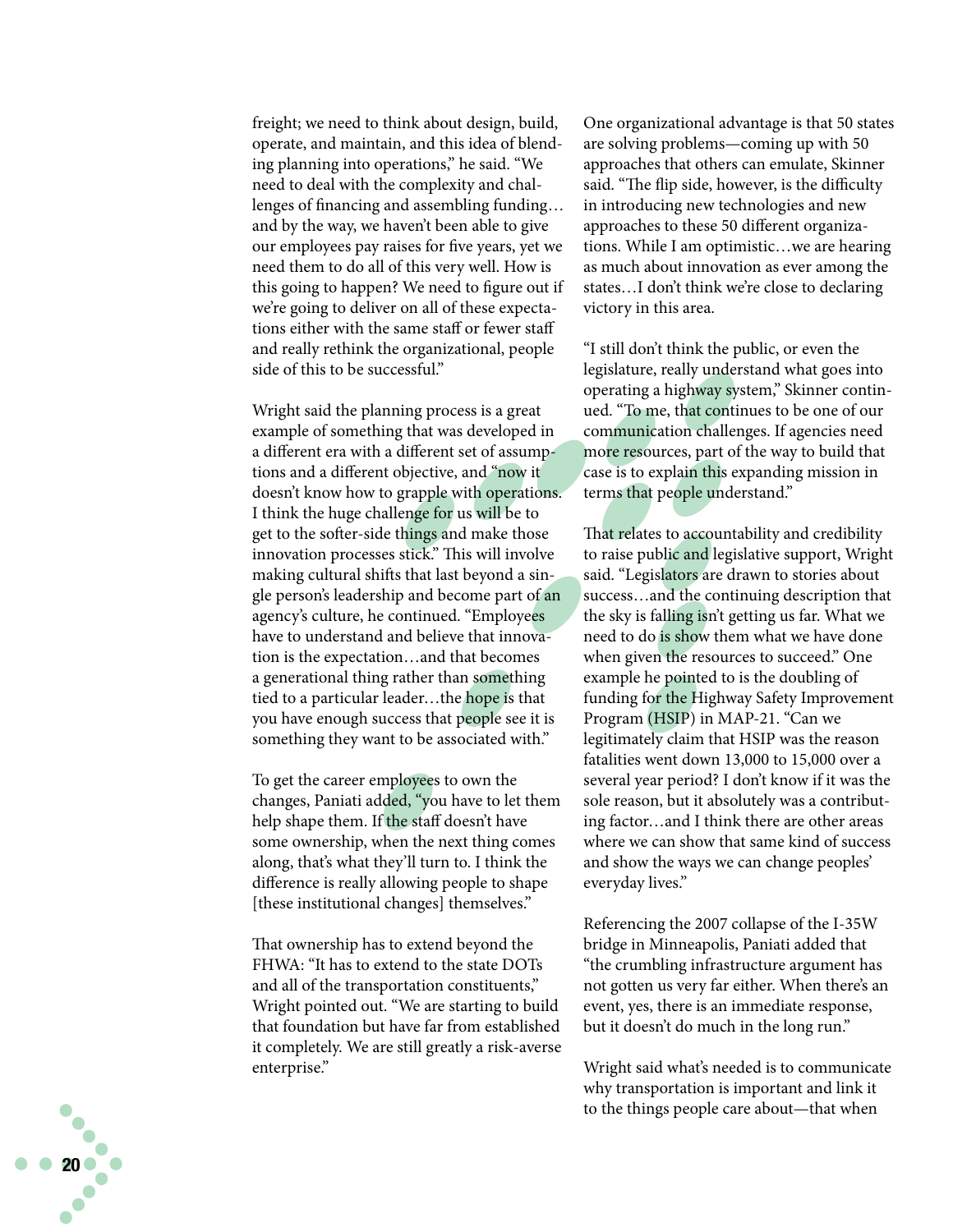people order something on Amazon.com, for example, they get it the next day because of our transportation system. "People take for granted that the transportation system will provide all of the logistics support necessary for that to happen. But it isn't automatic; it isn't a given, yet that is becoming an expectation," he said.

"The return on investment in the transportation system isn't a better transportation system," Paniati said. "It's a better quality of life, a more robust economy, packages sent and received quickly, for example. We need to frame it into those terms."

"For decades," Skinner continued, "our message was dominated by the interstate highway system. The benefits of that big investment were thought to be implicit and obvious that we would enable travel. When that system neared completion, some people believed that the only way the industry could function would be to think of the next big thing. It turns out there is no single next big thing especially considering this mission expansion we've talked about."

> "I think the huge challenge for us will be to get to the softer-side things and make those innovation processes stick."

*— Bud Wright*

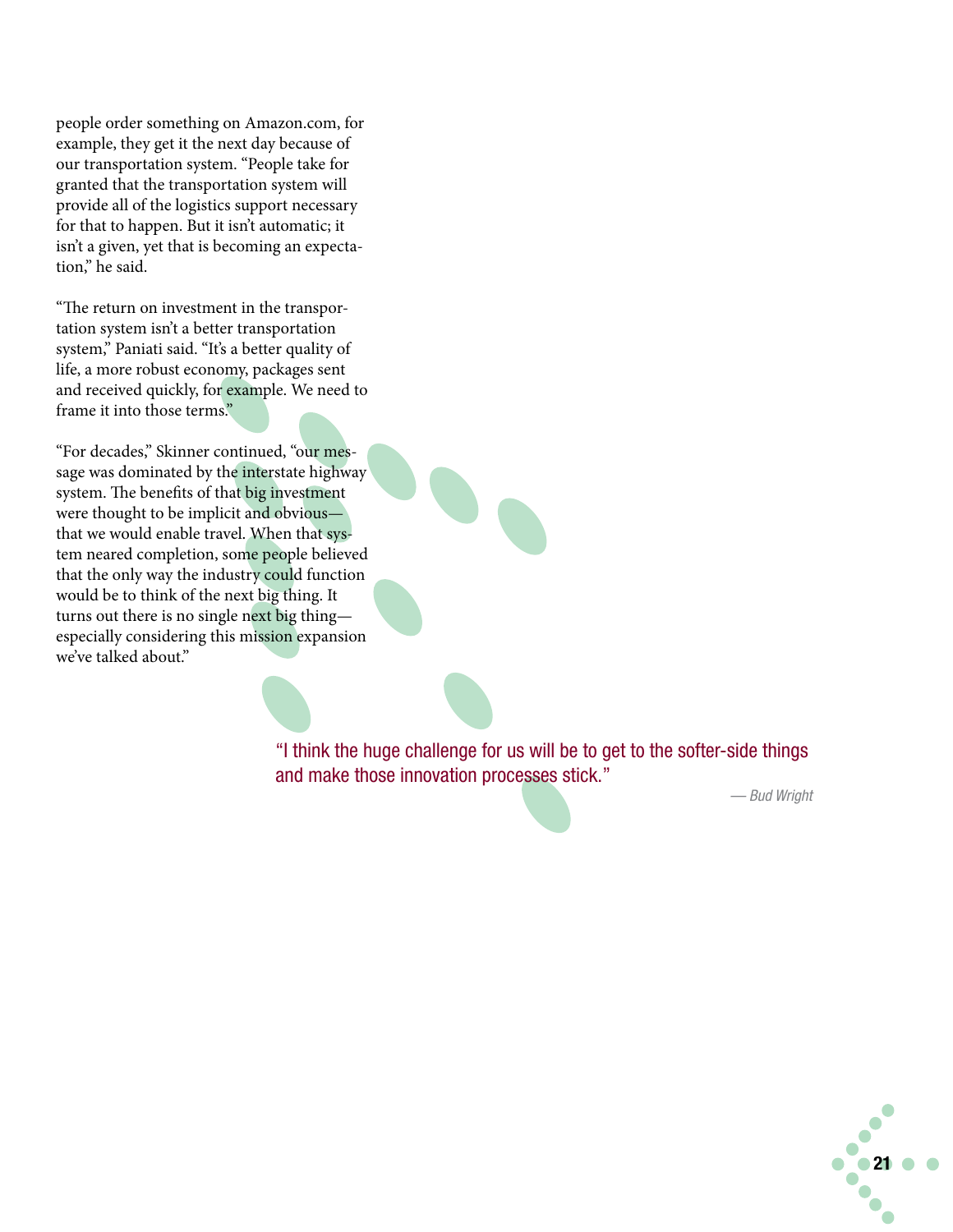## Conversation Circle: Building on What We've Learned

*Moderator: Tom Warne*

#### **Question 1: As a leader, how do you institutionalize change beyond your tenure?**

"The idea or concept has to be accepted by the entire organization—from the chief engineer and deputy commissioner to the lower levels of the organization," Christopher Clement (New Hampshire DOT) said. "We as CEOs have to have credibility within all levels of the organization and with the legislature as well. To help me build some credibility with my staff when I came on board, I got my commercial driver's license and then went out plowing with a driver…I went out with a striping crew, I did some crack sealing… word spread that I took the time to do those things. Building that credibility has helped me move new initiatives forward with the whole organization getting behind them."

Robert St. Onge (South Carolina DOT) added, "I think you have to put the right people in the right place and invest in and develop them." There is still the issue of breaking down silos and building teams within DOTs and externally with other partners, he added. "We've got to work hard to build those teams…we need to have people talking to each other and understanding each other's perspectives, and they need to own it."

Mike Hancock (Kentucky DOT) said one of the things he learned from his predecessors is that "if you do things that make good sense, they have a much greater likelihood of staying around. Getting these things inculcated in the minds and hearts of the people doing the work means a great chance of survival."

"It can't be about you as the secretary of transportation," Shailen Bhatt (Delaware DOT) said. "We've been talking about performance management in Delaware and had a couple of different constructs as to how we could roll it out. We decided that rather than it being Secretary Bhatt's initiative, we made one of our bright young engineers, who came up through our organization, the chief performance officer. By giving it to her someone everyone knows and respects—it's now her thing and she's the face of it. If it was just my thing, it might die to a certain extent if I left."

Mike Tooley (Montana DOT) explained that when he joined the department in January 2013, he discovered that there were 14 strategic plans—one for each division. "There is no one single, guiding document," he said. The leadership team is fragmented, and there are many silos. "Engineers build roads…but then we turn it over to maintenance until that road needs to be replaced again, and these two never talk." He sees an opportunity to improve in this area and make institutional changes that can last.



Shailen Bhatt, Debra Miller

"I think you have to put the right people in the right place and invest in and develop them."

*— Robert St. Onge*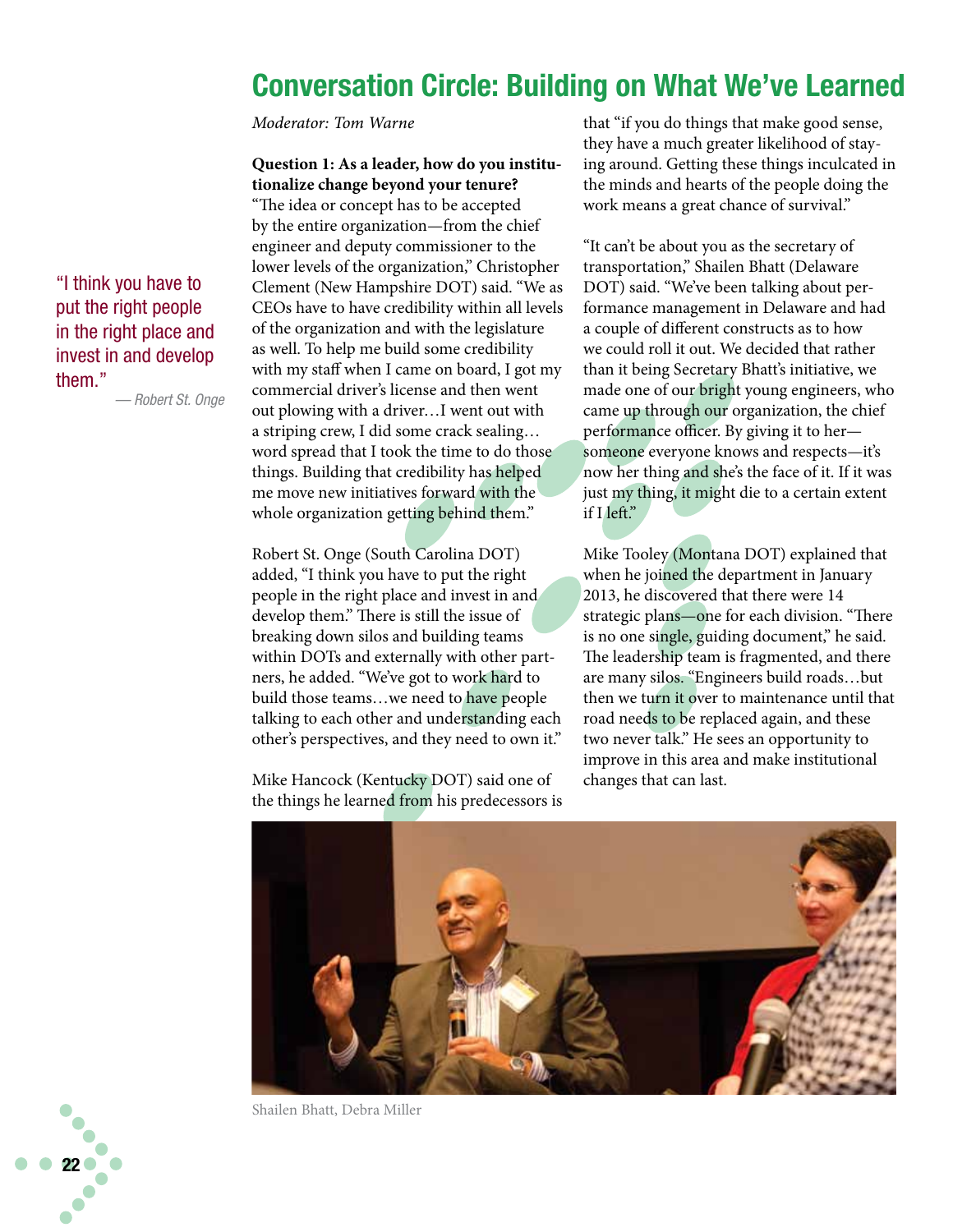At the Florida DOT, the challenge is to get each of its seven districts to operate consis tently, Brian Blanchard said. "When people come to Florida to do business, they don't want to go to Tampa for a permit issue and then go to Miami and get a different answer," he explained. "The agency is trying to be bold and innovative in institutionalizing consis tency into the process."

**Question 2: What have you done to groom the up-and-comers in the organization who will eventually be the leaders of your organization—to make them part of the whole change management process?** John Halikowski (Arizona DOT) explained that in 2010, he noticed that ADOT had very few employees ready to step up to the executive management level. "We realized our organization wouldn't survive if we kept going down that path, so we needed to start grooming future leaders." ADOT has since begun holding one-week leadership semi nars and is now putting together a leadership education plan to be taught by the executive team. The hope is to use this plan to train each of ADOT's 720 managers and supervi sors over the next three years.

Terry Bellamy (District DOT) said that when he joined his department, most of the senior engineers couldn't review designs online. To address this, DDOT created "d.university" (http://ddotuniversity.org) to help train staff to meet current knowledge needs. "We were archaic…most of our staff came from the old public works environment and many of them got their jobs by political appointment." Today DDOT actively seeks only the best and brightest talent and is willing to educate staff through "d.university" to move its workforce to the next level. "It is challenging and timeconsuming, but our hope is to create a very innovative DOT," he said.

**Question 3: What is your DOT's approach to outsourcing in response to workforce challenges and program delivery needs?** FDOT outsources about 80 percent of its

maintenance work today and is moving to increase that share to 90 percent. "We get employee buy-in through attrition, not down sizing," Blanchard added.

"I think FDOT's diamond-shaped organiza tion is something all DOTs eventually will face," John Njord said. UDOT combined its construction staff with its maintenance staff and now calls that group collectively trans techs. "We told them that over time they will move from the doers of work to overseers of work to decision makers where middle man agers are directing contracts…this has been by far our most challenging effort…people who come on as truck drivers or mechan ics often resist this change," he said. "But this also has been rewarding…we challenge people to do more than they think they are capable of, and when they succeed, they get it."

Mike King (Kansas DOT) explained that he is the first DOT secretary in Kansas with a general contracting background. "When we talk about outsourcing, I take the perspective of, would [a general contractor] want to bid on that contract? We are outsourcing more because we can identify specific contracts. We also look at our core mission, the idea of which is to do some things well rather than many things marginally, and I think this has improved employees' self-worth and confidence."

James Redeker (Connecticut DOT) admitted, "I am jealous, in some sense, of the outsourc ing capabilities others have embarked on. When we received design-build authorization a year ago, it came with a hook: I had to elim inate all outsourcing from the design services group and have only in-house employees do all of that work." Redeker is hiring more people to do more work in the coming budget year, but the hiring and training process takes time, and the design-build/contract manage ment experience does not yet exist. "This has to be built from ground zero, but the law says I have to eliminate all contractors," he said.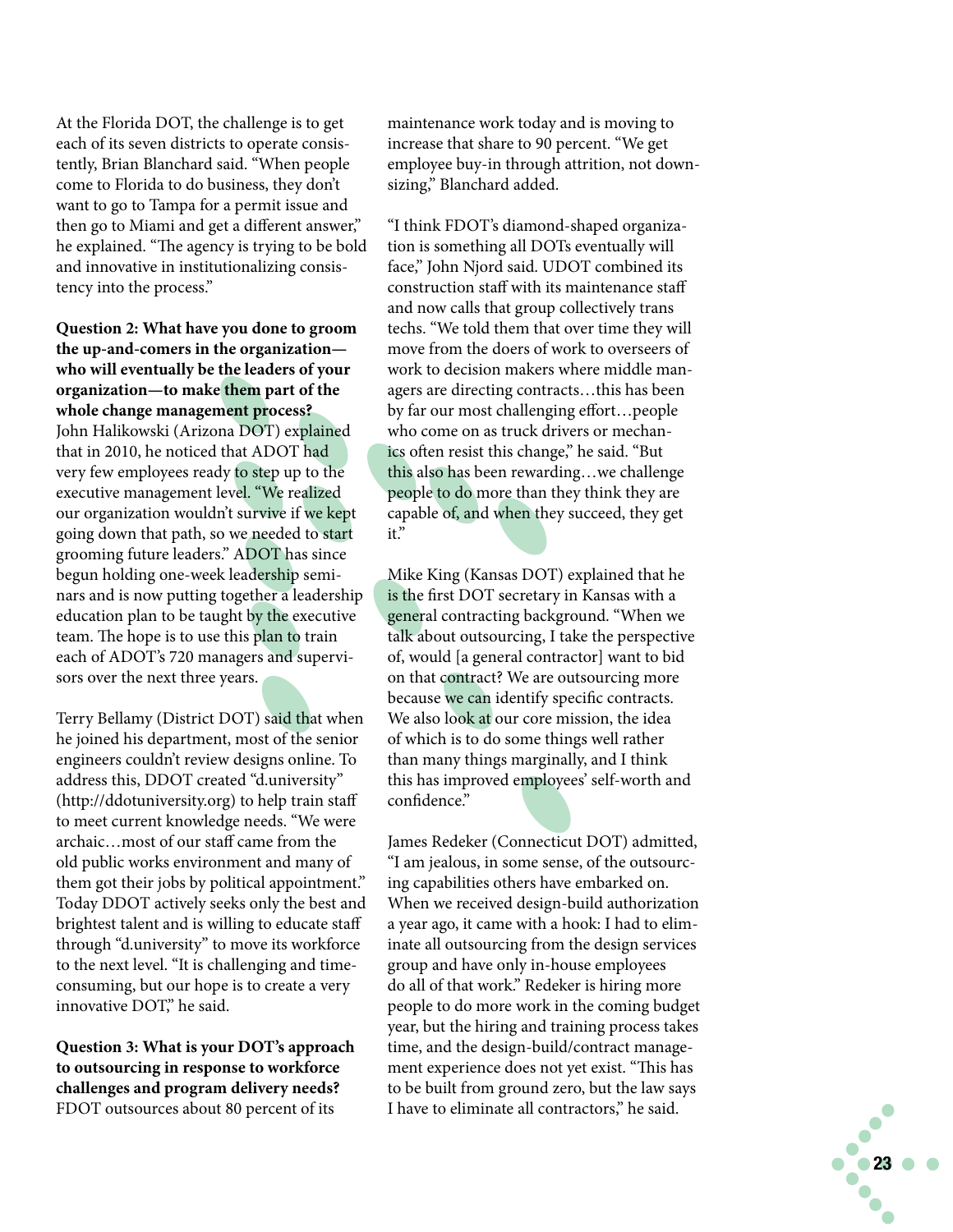David Bernhardt (Maine DOT) explained that over the last six years, his department has lost 450 people yet is doing the same or even more [work] because it has relied on more outsourcing. "We recently outsourced all of our parts supplies to NAPA Auto Parts. We sold this to our maintenance side by explaining how this move saves \$2 million a year, and we will give that money back to that department to use."

Kirk Steudle added that two years ago, the Michigan DOT went through a solid top-tobottom reorganization resulting in a 15 percent staff reduction. "This made people think about the things we should not be doing any more. Our job is to make sure maintenance, for example, gets done on the citizens' behalf, but we don't have to necessarily do that work ourselves. We are close to [outsourcing more] but we still have some political obstacles to overcome."

Three years ago the Missouri DOT started belt-tightening that included a 20 percent reduction of FTEs (full-time equivalents), 131 facilities including three district offices, and more than 700 pieces of equipment, all under the direction that the agency needed to outsource more, Mara Campbell said. The message to the public was "we're willing to tighten our belts first, and we're actually right-sizing the DOT," she explained. "So, when we closed facilities and offices down, we didn't get backlash."

"In some cases I would argue outsourc ing is not always best," Halikowski said. For example, he explained how private firms ran a program in which signs along highways advertised businesses. "ADOT didn't pay for that service, but we didn't get any benefit out of it either. We looked at the [revenue] the vendors were making from the logo sign program and realized we could net \$3 million a year by taking that service back in house, which is what we did. This is one case where privatization was not working to our benefit."

#### **Question 4: What are your leadership chal lenges dealing with internal and external politics?**

Mike Lewis explained that when he became the agency's CEO, the Rhode Island DOT had a bad reputation from the public's perspec tive, partially due to a lack of leadership and partly because of its relationship with the contractor community. "There was a terrible relationship between the DOT and con struction industry…and we started holding [construction companies] accountable. We began using better metrics to demonstrate how our change order rate dropped or our on-time performance improved, for example." While it was an education process to inform the legislature and discuss what is important to it and its constituents, eventually RIDOT improved its reputation with these groups, and the agency was able to move forward. "Much of this was because we had the metrics to show the performance improvements," he said.

When Bhatt joined the Delaware DOT, "we owed \$1.2 billion as an agency, which was a big deal for a small state like Delaware—36 percent of our operating budget was going to our debt service. We decided to stop the borrowing…and eventually dropped our debt service down to 33 percent; we'd like to get it down to 20 percent. We've freed up \$15 million from debt service that is now going into projects, yet I still hear from some…that money is cheap, so go borrow more. But to me, just because you've paid off one of your four maxed-out credit cards doesn't mean you go out and max it out again because money is cheap…from a good governance standpoint, this thought is startling to me."

"I think there is a place for borrowing and financing projects," Lewis replied. "But now, when we want to propose a capital program with borrowing, we've created the belief that it is a bad idea. There is a place for it, but we need to figure out where that pendulum is."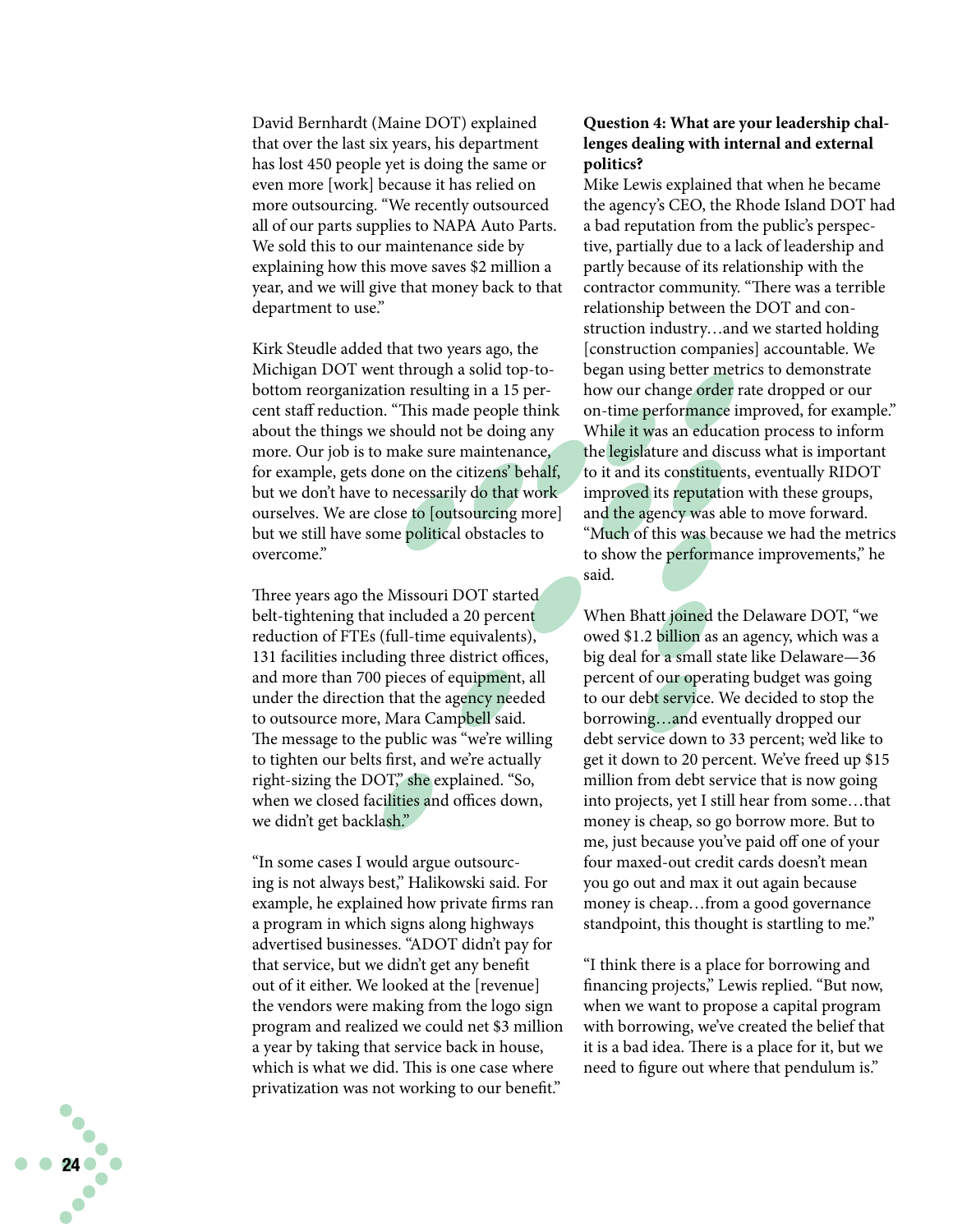"Most of us would go out and borrow money to buy a house," Bhatt pointed out, "but most would not go out to borrow money to pay for a lawn-mowing service because that's main tenance and operation. That's when we slide down the slope: when your borrowing is not going for things…some states are borrowing money to pay their debt service."

#### **Question 5: What do you in your organiza tion need to continue this evolution to the 21st century DOT?**

"If my DOT were a private company, I would want to find the best company out there and model my business after that," Bhatt said. "So, I need a blueprint of best business practices or the best whatever, and I'm almost like a franchisee where I take that model and run it."

Clement suggested, "Why don't we use each other and standardize as much as possible? In manufacturing, standardization is king. We need our federal partners' help to identify what those five things are, for example, and which states are doing what things best and then use those states as the model for the rest of us."



Tom Warne, Pete Rahn, John Halikowski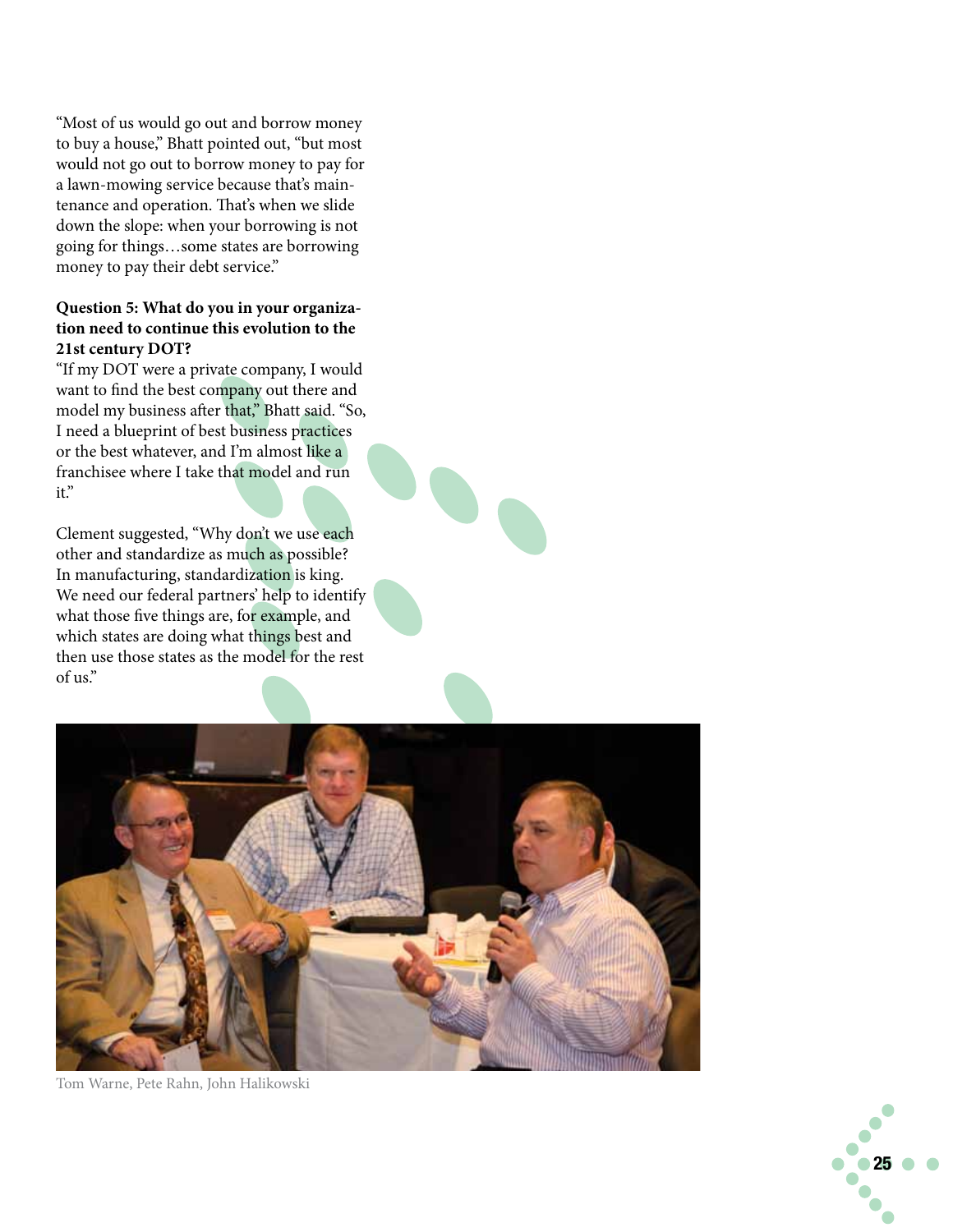## Closing Remarks

*Hyun-A Park, Principal, SpyPond Partners, and chair, Transportation Research Board Management and Leadership Section*

"The main theme I heard throughout the forum was communicate, communicate, communicate."

*— Hyun-A Park*



Hyun-A Park

Hyun-A Park summarized the discussion themes from the past two days. "We are here because we want to make improvements and do better to influence our world around us," she said. "A lot of speakers talked about the various forces at work changing DOTs changing missions as well as structure. We've discussed how technology is changing behaviors—people not having landlines but using cell phones instead, for example. We've talked about globalization and thinking beyond your state and agency boundaries and how a changing funding landscape, an aging population, even a changing climate affect what we do. These forces are making us think about how we can and have to do things better.

"We have discussed opportunities and making strategies work," Park continued. "There seems to be a lot of strategic planning going on, but the issue is making strategies count… thinking long-term and being proactive, not reactive, and thinking about lasting changes. These are the real opportunities we must focus on.

 "We've heard a lot about innovations and adopting technologies to do things simpler, faster, better by integrating data, using social media, improving construction methods and materials, for example. We touched on governance issues on the innovation side, meaning the boundary issue of how you get things done, and that how you do things today is different from what you did yesterday," Park explained. "You have to partner more and really think out of the box to work together to address what your customers need. You have to change your culture and empower your staff—and find ways to harness that power and energy and make it work for you.

"The main theme I heard throughout the forum was communicate, communicate, communicate," she continued. "We've all heard this before, but it is growing in importance, maybe because we live in the social media world. Communication has to be an ingredient to your success. We heard a lot of examples from various states that you can take back to your DOTs to help motivate you and your staff to do things a little differently. And along those lines, we discussed the issue of knowledge transfer and sharing and not reinventing the wheel. This is one of the benefits of this gathering.

"Our communication discussions often shifted into talking about the customers," Park noted. "This is an area where I think DOTs do the talk and not the walk; you have an understanding, but what does it really mean to connect with your customer and understand them? The MnDOT online community was an excellent example of connecting with customers in a meaningful way. We heard about how UDOT asks the business community what it can do for them. Those are the kinds of connections that help gain an understanding of what our customers want, which then transfers into also gaining their support."

Money came up several times in the conversation, but these conversations were not solely about how to get money. "We all know money is an issue; it's embedded in what we do, but it is just an ingredient," she said.

Park shifted gears to discuss the agenda for the working group sessions taking place the following day. "We want you to work together to generate ideas and come up with a research and action agenda for AASHTO, TRB, and FHWA that can help influence national leaders," she explained. She asked participants to think about the following questions leading into the action planning sessions:

- Why, not what? That is, why do we have a transportation system—not what is a transportation system?
- • Which innovations—tools, techniques, and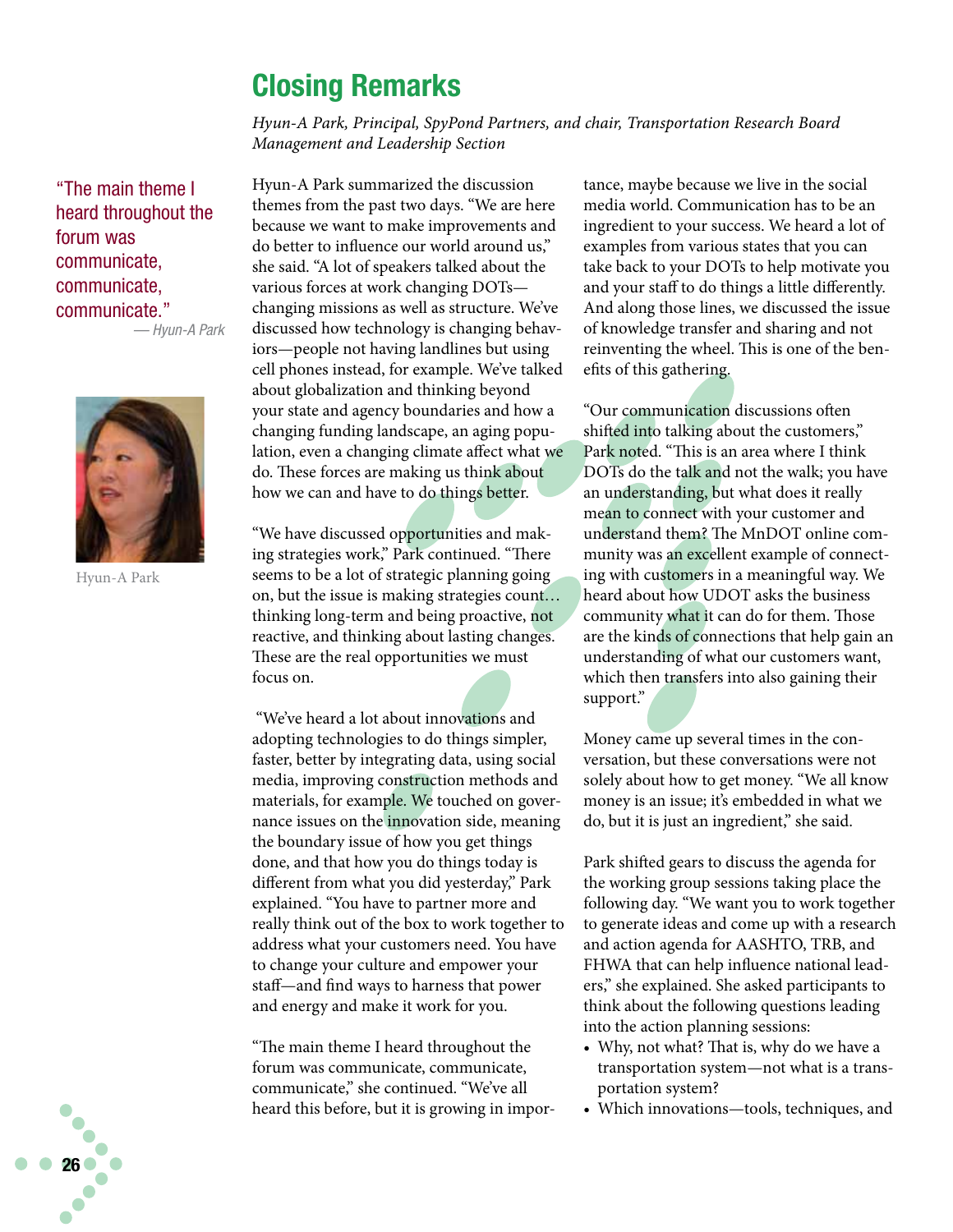process improvements—will work best for DOTs? What are the ways you can translate and transfer successes across states? How do you make all of these innovations more commonplace?

• What are the ways you can be effective in the long run and leave a legacy?

"You have to have a vision as a group of where you want to go," Park said. "You need to talk as AASHTO together and think about how to establish your collective vision. Your force together is much more powerful than each of you alone. You must institutionalize the process of setting a vision and sticking to it so you achieve the results you set out to. Keep at it and remember that some failures along the way will be part of it. And know that national research and action does make a difference."

#### **Large-Group Brainstorming and Working Groups**

*Facilitators: Hyun-A Park and Gina Baas*

The final day of the forum consisted of largegroup brainstorming and working-group sessions to develop research and action plans. The three working groups came up with ten draft action plans, listed below and detailed on pages 28–29.

#### **Working Group: Workforce**

- 1. Developing effective knowledge management strategy
- 2. Nurturing a DOT culture of innovation
- 3. Preparing DOTs for the future workforce
- 4. Learning how effective employee engagement builds customer satisfaction

#### **Working Group: Communications**

- 5. Creating an effective messaging campaign on the value of an effective transportation system
- 6. Using scenario planning to understand evolving DOT roles

7. Developing a customer survey tool to help DOTs organize and prioritize their resource allocation

#### **Working Group: Cross-cutting**

- 8. Updating the AASHTO strategic plan
- 9. Enhancing DOT freight market research and partnerships
- 10. Learning from the private sector about responding to market change

Speaking for all the participants, Mike Lewis said the proposed action plans can help DOTs continue to improve their ability to serve the public, provide effective stewardship for the public's investment in transportation, and maintain crucial support for future economic and social well-being. Lewis expressed confidence that AASHTO and its partners will use these proposals as they undertake future research and develop management policy.



The final day of the forum consisted of group brainstorming.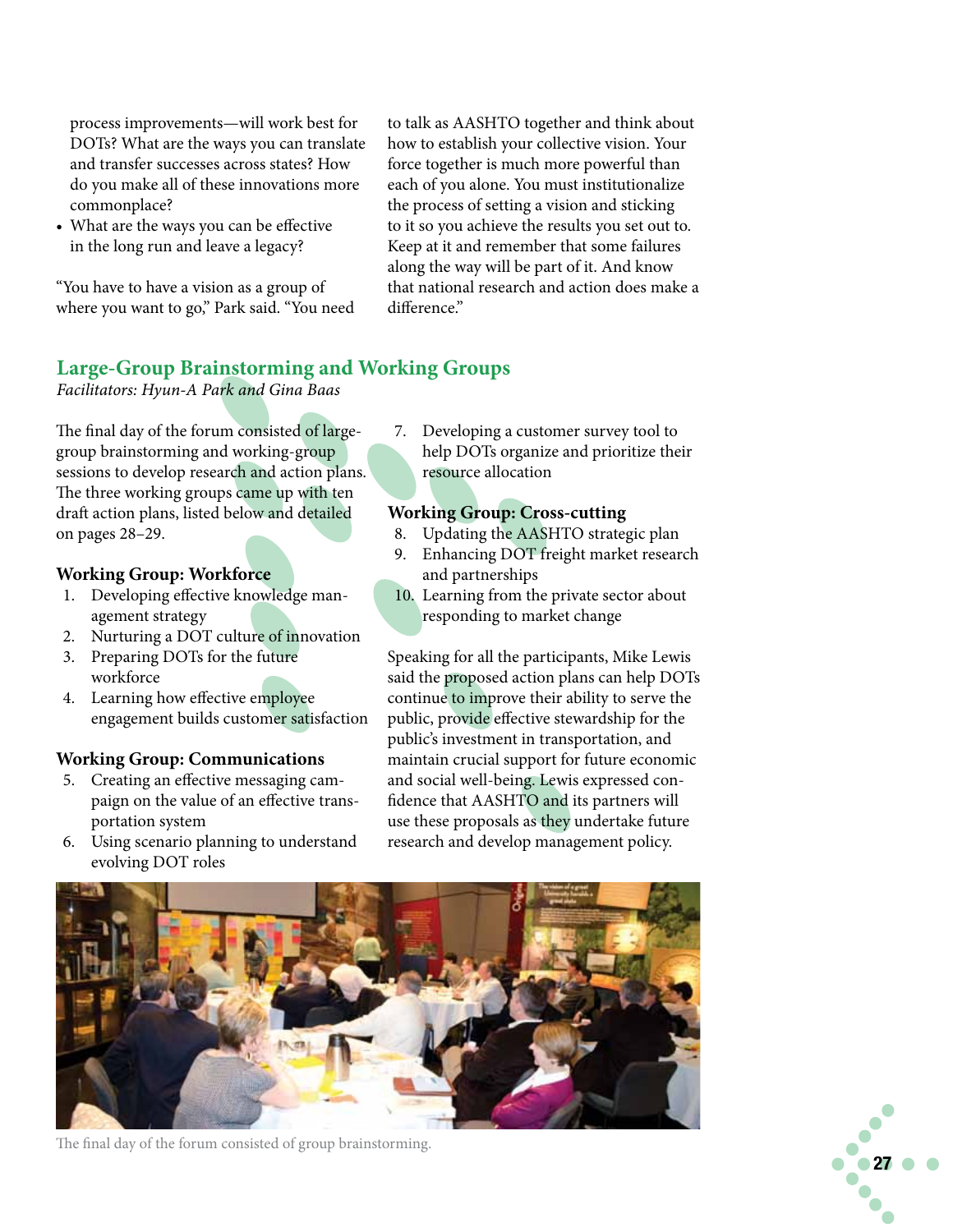## Action Plans

#### **Workforce**

#### 1. DEVELOPING EFFECTIVE KNOWLEDGE **MANAGEMENT STRATEGY**

#### Description :

- Best practices academy
- Suite of ideas that the BOD can select from
- State DOT staff engaged as instructors

Goal: Getting transformative best practices

#### 2. NURTURING A DOT CULTURE O **INNOVATION**

- **Description:** Benchmark a number of companies (both new and mature) to see how both private sector and public sector generate and create a culture of innovation. Investigate how to reinvent transportation agencies so creativ ity and innovation are paramount.
- Goal: Change the culture of transportation organizations to be more innovative
- Desired products and outcomes: Framework report and possible template of imple mentation; key communication and messag ing needs to be a key component
- Suggested Roles (AASHTO, FHWA, TRB)<u>:</u> TRB and FHWA to conduct the research

#### 3. PREPARING DOTS FOR THE FUTUR **WORKFORCF**

- **Description:** Review and analyze how companies engage, retain, and hire employees. How best to identify the competency a DOT needs and creatively engage the right skills to move the transportation industry forward. Look for ways to creatively compensate employees and package work that is directed for different workforce needs (like a project instead of division).
- Goal: Agile workforce that works differently, supervises differently, thinks differently
- Desired products and outcomes: Compilation of best practices that identify how to engage, retain, and hire these new nimble employees. Matrix of competencies and skills for a successful workforce for the future.

Suggested roles (AASHTO, FHWA, TRB) : TRB, AASHTO Standing Committee on Finance and Administration, and FHWA to conduct the research

28

#### 4. LEARNING HOW EFFECTIVE EMPLOYE **ENGAGEMENT BUILDS CUST SATISFACTION**

- **Description:** Identify the best practices of what type of environment motivates staff (at all levels) and how to truly engage transporta tion DOT employees. What techniques are most effective, how does true engagement work, and how does it correlate with customer satisfaction? How to "discontinue" engage ment efforts that aren't really providing desired outcomes.
- Goals: A more effective and productive workforce that feels fully engaged and wants to remain a DOT employee—creating DOT ambassadors!
- Desired products and outcomes: Compilation of best practice tools that include com munication and messaging that works.
- Suggested roles (AASHTO, FHWA, TRB): TRB and FHWA to conduct the research.

## **Communications**

#### 5. CREATING AN EFFECTIVE MESSAGING CAMPAIGN ON THE VALUE OF AN EFFECTIVE TRANSPORTATION SYST

- **Description:** Mobilize transportation partners; develop a multimedia campaign to educate the public based on the market research; big investment, long-term; message could include the value of transportation investment to the economic well-being of the country
- **Goal:** Raise the awareness of the general public on the value of the transportation system
- Desired products and outcomes: Primer on commodity advertising campaign—develop a series of case studies, including levels of investment and return on investment, examples of technique; multimedia public service cam paign; toolkit for states to utilize the messages and strategies (possibly model after NHTSA's traffic safety marketing division)
- Suggested roles (AASHTO, FHWA, TRB): AASHTO Subcommittee on Transportation Communication; AASHTO TRAC/RIDES program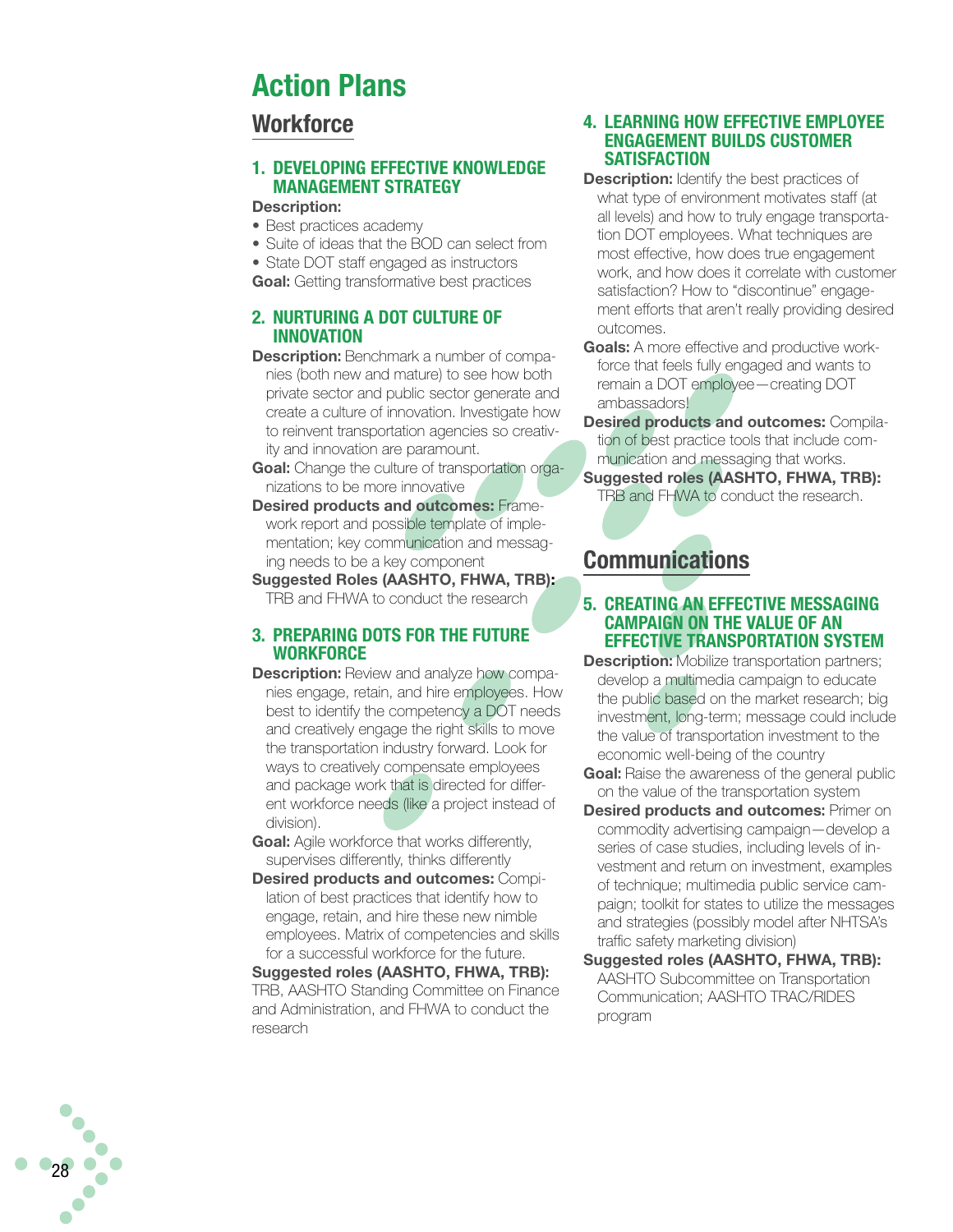#### 6. Using scenario planning to under-STAND EVOLVING DOT ROLES

- **Description:** Utilize the MIT scenario planning model and have it focused on the mission and direction of the transportation industry. Incorporate the outcomes of the NCHRP 20–83 efforts.
- **Goals:** Educate CEOs on what the future of transportation could be and what the driving forces facing DOTs in the future will be.
- **Desired products and outcomes: Scenario** exercise of what DOTs would look like and what their mission might be in 2040
- Suggested roles (AASHTO, FHWA, TRB): AASHTO Board of Directors

#### 7. Developing a Customer Survey tool to help DOTS Organize and Prioritize their research **ALLOCATION**

**Description:** Develop a fact-based data set on transportation customer expectations

- Goals: Anticipate the future understand where we are going; organize state DOTs effectively; prioritize resources
- **Desired products and outcomes: Review of** market segments; toolbox to conduct research by state
- How to organize
- How to allocate
- Suggested roles (AASHTO, FHWA, TRB):
- AASHTO Subcommittee on Transportation **Communication**

## Cross-cutting

#### 8. Updating the AASHTO Strategic Plan

- **Description:** Develop a strategic plan that
- defines AASHTO's direction and role and how it is going to achieve its strategic goals.

#### Goals:

- Engage members and get input
- Understand customers' and partners' perception
- Define role in national transportation policy
- Create AASHTO's work plan for next five years
- AASHTO convenes state DOTs to develop collective view

#### Desired products and outcomes:

- AASHTO Strategic Plan
- SWOT exercise
- Clear understanding of AASHTO role and strategic directions (e.g., transportation policy)
- Identify potential income streams for AASHTO
- Suggested roles (AASHTO, FHWA, TRB):
- AASHTO leads
- 9. Enhancing DOT Freight market research and partnerships Description:
- Coordinate state DOT position on freight
- Convene focus group with rail, trucking industry, logistics people
- Work side-by-side with USDOT
- **Desired products and outcomes: Develop** understanding and expectations of the multimodal freight network from the customer's perspective
- Suggested roles (AASHTO, FHWA, TRB): • AASHTO leads
- 10. learning from the private seCtor about responding to market change
- **Description:** Case studies on how privatesector missions have evolved over time and how that evolution has changed their culture, organizational structure, employee staffing, and product lines. How can DOTs learn from the private sector as the industry is evolving from construction oriented to mobility managers to economic leaders?
- **Goals:** Raise awareness of how important it is to evolve with changing times and needs
- Desired products and outcomes: Case studies of mission evolution from other industries
- Suggested roles (AASHTO, FHWA, TRB): TRB to conduct the research

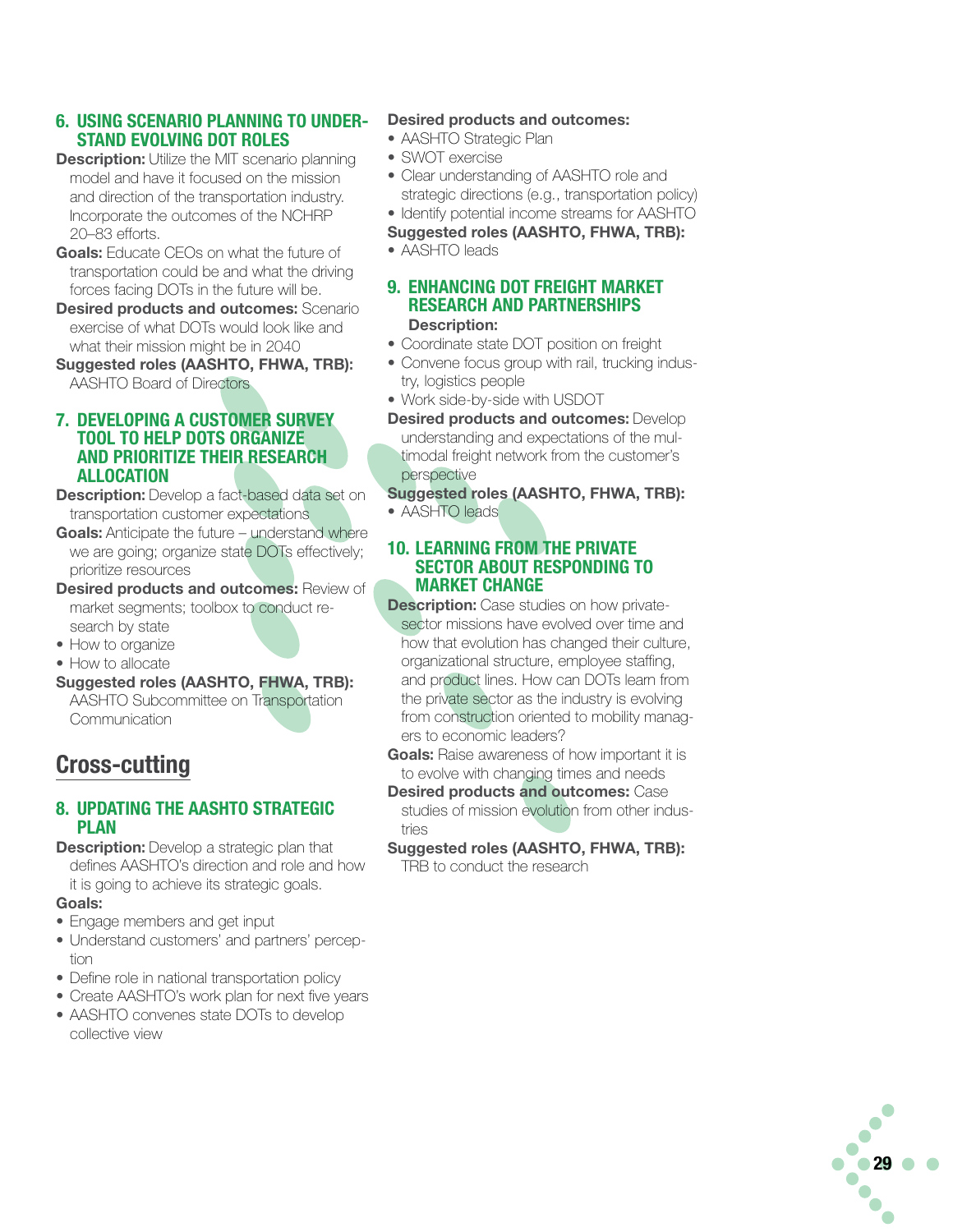## Participant List

#### State DOT Participants

Darrell Allen, West Virginia DOT Bernie Arseneau, Minnesota DOT Natalie Barnhart, Delaware DOT Terry Bellamy, District DOT Scott Bennett, Arkansas State Highway & Transportation **Department** David Bernhardt, Maine DOT Shailen Bhatt, Delaware DOT Brian Blanchard, Florida DOT Mara Campbell, Missouri DOT Tom Church, New Mexico DOT Christopher Clement, New Hampshire DOT Michael Cline, Indiana DOT Joyce Curtis, District DOT Malcolm Dougherty, California DOT Anne Ellis, Arizona DOT Ryan Gallagher, Indiana DOT Keith Golden, Georgia DOT John Halikowski, Arizona DOT Michael Hancock, Kentucky Transportation Cabinet Gregory Johnson, Michigan DOT Mike King, Kansas DOT Michael Lewis, Rhode Island DOT Melissa Long, Rhode Island DOT Paul Mattox, West Virginia DOT John Njord, Utah DOT Randall Peters, Nebraska Department Of Roads Karla Rains, Minnesota DOT James Redeker, Connecticut DOT Russell Romine, Kentucky Transportation Cabinet Samuel Sarvis, Indiana DOT Ann Schneider, Illinois DOT Robert St. Onge, South Carolina DOT Kirk Steudle, Michigan DOT Michael Tooley, Montana DOT Paul Trombino, Iowa DOT Charles Zelle, Minnesota DOT

#### Participants from Sponsoring Organizations

Lloyd Brown, AASHTO Tony Furst, FHWA Joung Lee, AASHTO Amy Lucero, FHWA Victor Mendez, FHWA Jeffrey Paniati, FHWA Gloria Shepherd, FHWA Walter Waidelich, FHWA Frederick (Bud) Wright, AASHTO

#### TRB Committee Member Participants

Andrew Lemer, TRB Robert Skinner, TRB

#### Forum Staff and Presenters

Gina Baas, CTS, University of Minnesota Joseph Barbeau, CTS, University of Minnesota Stephanie Malinoff, CTS, University of Minnesota Laurie McGinnis, CTS, University of Minnesota Debra Miller, Cambridge Systematics, Inc. Hyun-A Park, SpyPond Partners Pete Rahn, HNTB Tom Warne, Tom Warne and Associates, LLC



 $\bullet$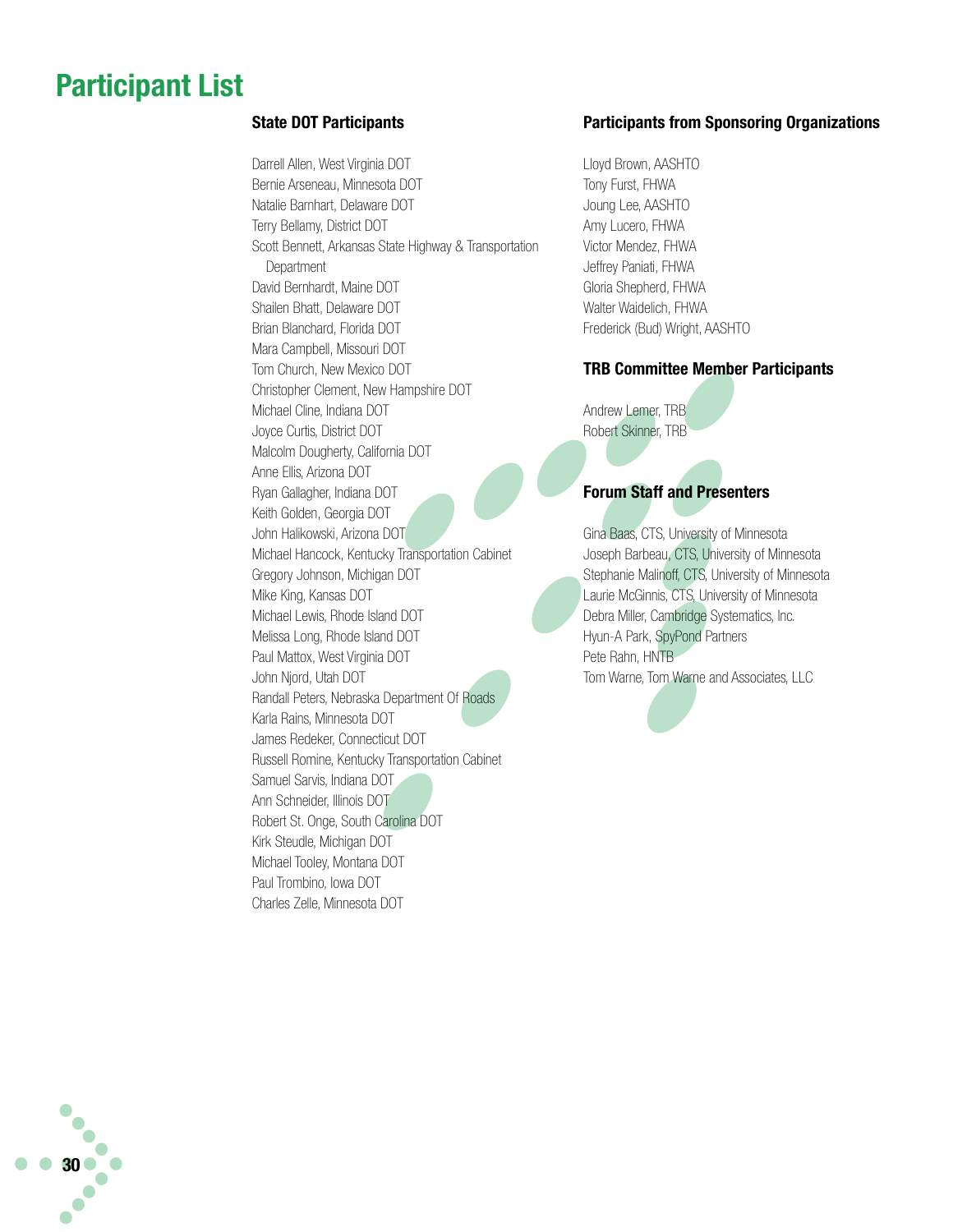## Appendix: White Paper Executive Summaries

The full white papers are available for download on the AASHTO website: transportation.org

#### **Disclaimer**

The opinions and conclusions expressed or implied are those of the research agency that performed the research and are not necessarily those of the Transportation Research Board or its sponsors. The information contained in this document was taken directly from the submission of the authors. This document is not a report of the Transportation Research Board or of the National Research Council.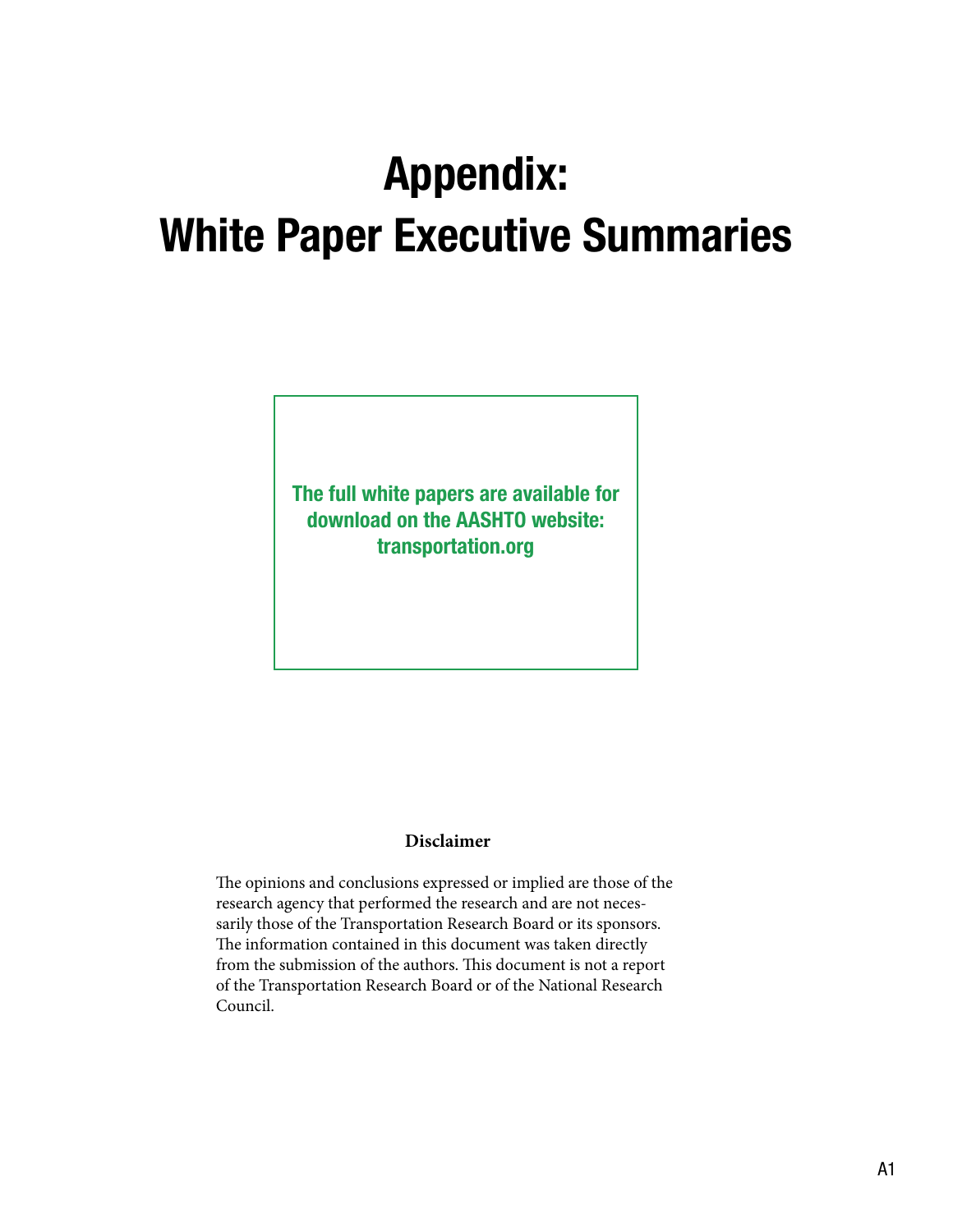## State DOT Mission Evolution

Prepared by: Pete K. Rahn HNTB Corporation Kansas City, Missouri

This paper highlights the challenges faced by six state departments of transportation (California, Colorado, Florida, Massachusetts, Missouri, Oregon) and the views of their respective chief executive officers within the context of national trends. Each CEO has extensive experience within his department or in a transportation-related segment of the private sector. Collectively they have 126 years of practice in transportation.

The paper explores the remarkable transformation of the modern DOT from its roots as a public works road department to the multimodal engine of today by examining the mission statements of all 50 states and the organizational structure of 30 states. It then looks at specific challenges DOTs face and some changes they are implementing. For example:

- 1. The growing demands to become more intermodal and supportive of economic development—without accompanying resources—is exasperating to the six CEOs, a view shared by many other DOTs.
- 2. The funding gap for surface transportation is large and growing, as deferred maintenance and mounting congestion create an expanding backlog of needed work. Twenty-five states are now publicly discussing how to increase funding to transportation, ranging from \$500 million to \$3 billion annually.
- 3. The CEOs all report having to increase their emphasis on operations and maintenance in the absence of resources for construction and reconstruction of their aging networks.
- 4. Over the course of the last two decades, DOTs have greatly expanded their communications efforts to engage the traveling public.
- 5. Nearly all the state DOTs have now implemented traffic management centers to manage their systems more actively.
- 6. Many DOTs are relying more on the private sector for traditional DOT services, and nearly all would like to utilize public-private partnerships to help fund large

projects that can no longer be afforded with existing resources.

7. The CEOs share their views on emerging responsibilities and what a state DOT could look like in its next iteration. All six are concerned about the preparedness of their DOT staff to create a more business-oriented department that can engage the private sector and ensure the taxpayer is getting value. They unanimously stressed a need for succession planning within their organization.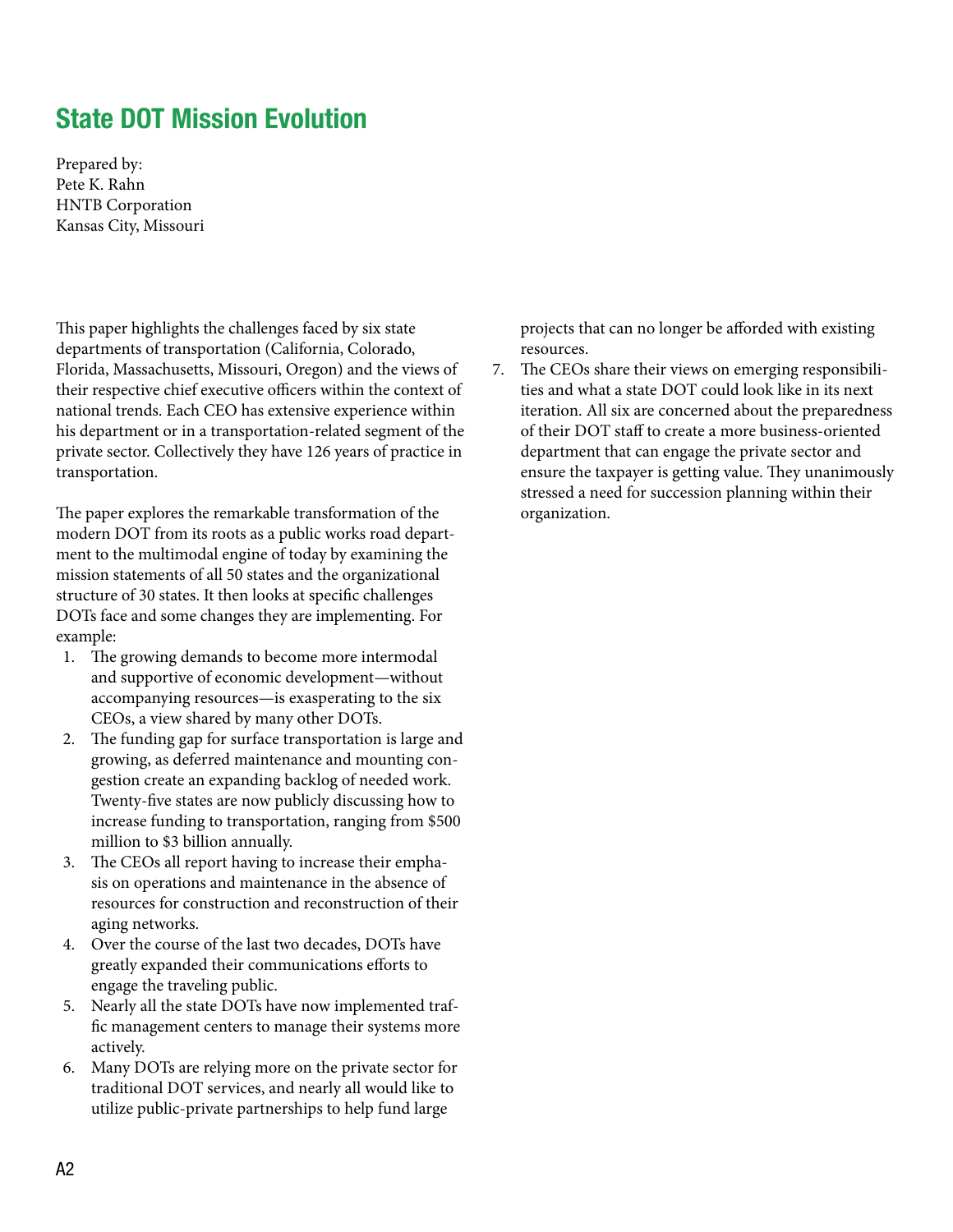## Technology and Business Practices that Work

Prepared by: Thomas R. Warne, PE Tom Warne and Associates Salt Lake City, Utah

This report highlights exciting activities in five states today that have potential for implementation in other departments of transportation. The variety is impressive, and the sense of innovation inspiring.

In Florida, deliberate decision-making, technical engineering, and process changes save the state millions of dollars. Florida is also a leader in pushing the envelope on social media and communications strategies. Minnesota is thinking like a private enterprise and sees risk management in ways that even many private sector firms don't. Its Destination Innovation and Ombudsman initiatives create value both inside and outside the agency.

North Dakota is an example of how a state DOT has had to "remake" itself and its transportation paradigm to accommodate the transformational experience of the oil shale boon. Not everyone will have an oil shale boon, but the lessons learned by North Dakota's response are informative and useful.

Utah is in the business of connecting systems and people and innovating project delivery methods. Don't say that Utah can't connect two different systems together, because the DOT probably can, and the results will be powerful. Utah is also exploring boundaries of transparency and connectivity that are impressive and worth considering. Washington is pre-tolling its SR 520 corridor and getting people to pay for something that they don't even use right now. It is a compelling story of managing capacity in new and impactful ways and getting public acceptance for innovative thinking.

In addition, WSDOT's electric highway is a model for other states to follow, and the lessons learned will be useful to all who tread that path.

None of these states can be accused of sitting back and just letting the world go by. Of note is the fact that each of these innovative activities is in place and being used today. They are not being "beta" tested and are certainly a long ways from the drawing board. The good news for other state DOTs is that these innovations can be taken and implemented without further testing or evaluation. They work, and each one has proven results.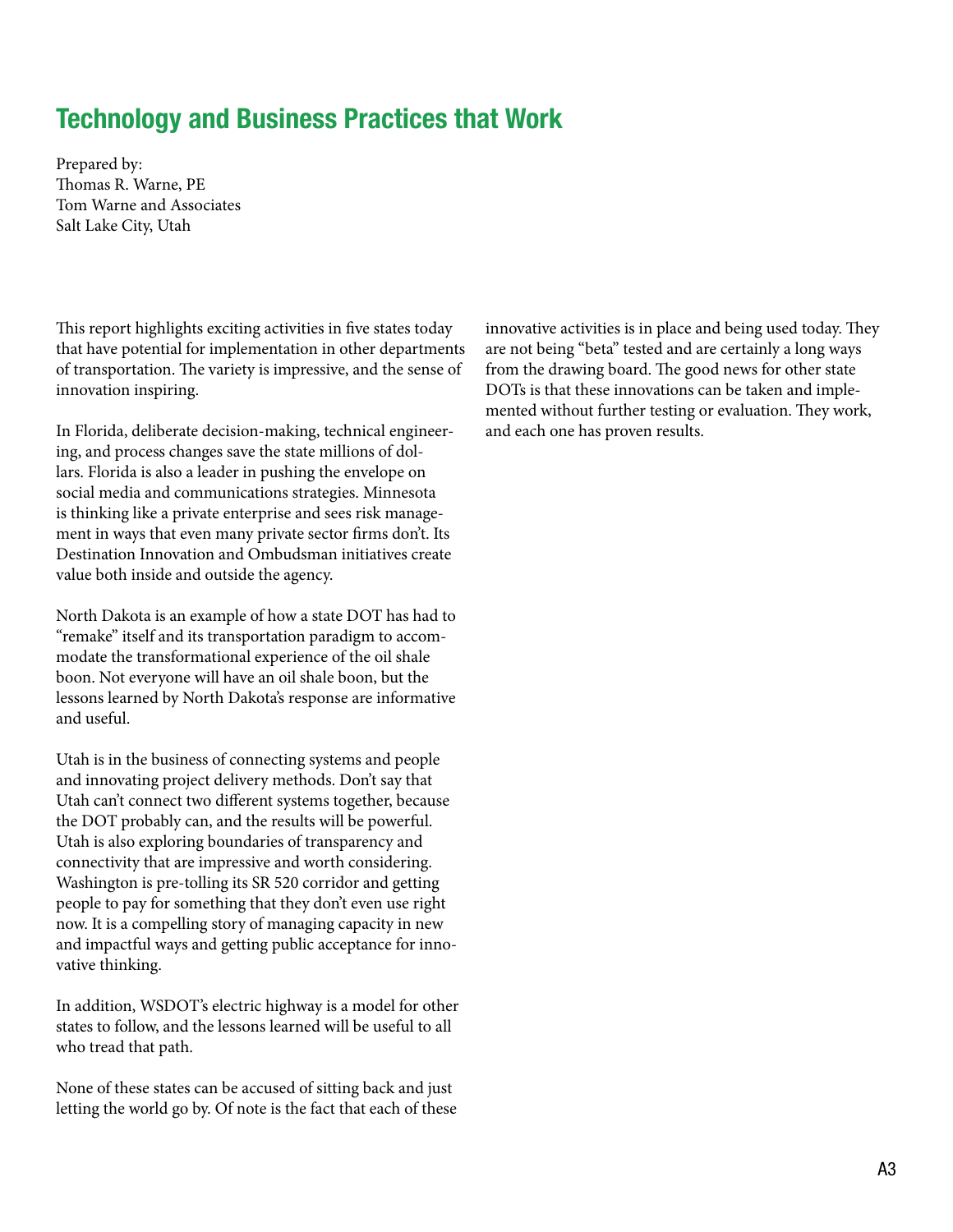## The Evolving DOT Enterprise: Today Toward Tomorrow

Prepared by: Deb Miller Cambridge Systematics, Inc. Chicago, IL

Departments of transportation (DOTs) today are being shaped by a wide range of factors—some of which are directly managed and controlled within the transportation industry while others are external factors shaping the demand for transportation services. Singularly and in combination, these factors are shaping the way DOTs mobilize to address the nation's transportation challenges:

- **1. It's still the economy, stupid**. Though public priorities tend to change over time, the American public is still highly focused on restoring jobs and strengthening the economy. Investing in transportation infrastructure is overshadowed by other competing priorities that the public views as more important.
- **2. Transportation legislation is all about revenue with a few innovations thrown in.** In recent years, transportation legislation has focused on maximizing limited resources and exploring new sources of revenue. Major legislation has included fuel tax increases, new taxes on alternative fuels and electric vehicles, and public-private partnership (PPP) authorization and expansion. Legislators have also expressed significant interest in innovative funding mechanisms, devolution of state responsibilities to local governments, and blueribbon panels.
- **3. Belt tightening continues, but are our belts as tight as we think?** The temporary injection of funding from the federal stimulus notwithstanding, all 50 states face a shortfall between existing transportation revenues and their projected financial needs. However, transportation expenditures actually grew by 6.5 percent between fiscal years 2009 and 2010. Several trends among state DOTs have emerged or been exacerbated during the past several years, including increasing reliance on general funds for transportation purposes, and increased discussion and review of PPPs and of tolling.
- **4. Our population is becoming older, more urban, and more diverse…and it matters.** Between 2010 and 2050, the U.S. population is projected to grow from 309 million to 439 million, an increase of 42 percent. The U.S. population is becoming older, more racially and ethnically diverse, and increasingly urban and with different transportation priorities.
- **5. Climate change, is it back?** Many states have developed climate action plans, mode shift goals for biking, walking, and transit, and vulnerability assessments, and have also joined climate action councils in conjunction with other state agencies. In fact, 38 states have at least some documentation regarding climate change and its impact on state DOT activities. But much of this activity began before 2009, before climate change became politically toxic. With the hottest year on record and three 100-year storms in two years on the east coast, will the climate discussion be re-engaged? It certainly has been on the east coast but perhaps not in other regions of the country.
- **6. DOTs align with 21st century priorities.** Some DOTs have decentralized core functions while others have focused on cultural change and becoming more customer-centric. Key trends include a shift toward hybrid silo/workflow-based organizational designs that promote nimbleness, efficiency, innovation, better alignment with generational work culture changes, and an increasing focus on outsourcing and privatization.
- **7. Performance is the focus.** State DOTs are increasingly using performance management. However, the state of the practice varies considerably. Performance management provisions introduced in MAP-21 have established new requirements for performance-based statewide and regional long-range plans, but will the states' approach connect with the audience?
- **8. DOTs need different skills today.** The nation is shifting to a knowledge-based economy that relies on skilled talent, innovation, and unique capabilities to create a competitive advantage. At the same time, employees are moving away from more permanent, lifetime jobs toward less permanent, nonstandard employment relationships (e.g., self-employment) and work arrangements (e.g., telecommuting). State DOTs face an increasing percentage of workers eligible for retirement, a limited number of younger replacements, and hiring limitations imposed by budget constraints. As the role of the DOT evolves, so do the skills required of the DOT workforce.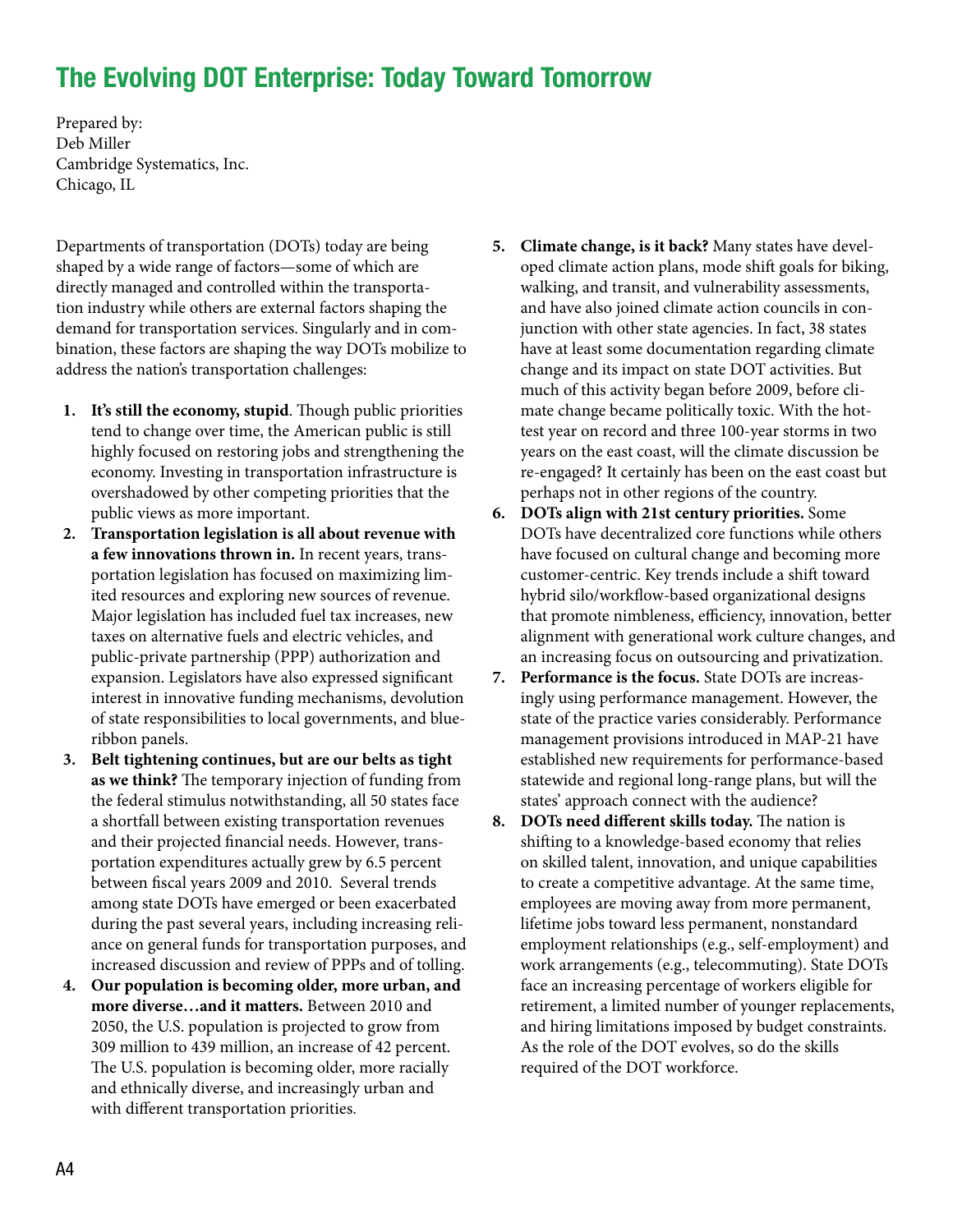Perhaps the biggest factor creating change is socially/culturally driven, having transformational effects on how people spend their time, their expectations of public and private sector service providers, and their view of government. This change has been manifested in:

- • A distrust of institutions and a suspicion of experts;
- An expectation for communications/information 24/7;
- An expectation for a role in decision-making;
- A desire for authenticity.

The most successful DOTs are/will be those that recognize the cultural element that is pushing them to change and, as a consequence, change in ways that are responsive to those cultural elements. Interviews at five state DOTs—the Minnesota, Michigan, New York, and Iowa departments of transportation and the Kentucky Transportation Cabinet provide examples of how DOTs are pursuing interesting new approaches that are having a big impact:

- **9. Minnesota DOT's Online Customer Community—** Commonly used in the private sector to understand consumer markets, the Minnesota DOT (MnDOT) has created the nation's first public-sector online customer community (OLC) to explore a range of transportation topics with a representative sample of the Minnesota public. The OLC facilitates dialogue between MnDOT and the Customer Community as well as communications between members of the community. As a supplement to other forms of community engagement, MnDOT has found considerable value in the OLC's ability to get public feedback on topics that would have taken months to plan and execute previously.
- **10. Social Media and the Iowa DOT**—The Iowa DOT has embraced the use of social media as a way to facilitate conversations with the public and provide real-time travel information. The DOT has developed several mobile applications, with more in the works, that help people make more informed transportation choices.
- **11. Open Data—**Making certain public agency data freely available to the public has led to the development of

some innovative, consumer-friendly applications at no cost to the agency. Open data can harness the creative energy of others to develop useful applications as well as to analyze data in a way the agency may never have had the time or resources to consider.

- **12. Performance Reporting**—For public agencies, the ability to connect to and communicate with the public is no longer a "good" thing to do—it is an absolute necessity if the public agency is to develop and retain the credibility that is critical to accomplishing its mission. A recent report prepared for the Federal Highway Administration (FHWA) provides lessons learned about what interests audiences about transportation and the principles of data visualization and design.
- **13. State DOTs: Putting the Customer First—**State DOTs are finding new ways to interact with the general public and are recognizing that being customer-centric requires culture change at the DOT and new ways to communicate with customers. Case studies from Michigan, New York, and Kentucky provide examples of ongoing changes within the transportation departments to embrace a more customer-driven focus.

"2010 State Expenditure Report," National Association of State Budget Officers, 2011. http://www.nasbo.org/sites/ default/files/2010%20State%20Expenditure%20Report.pdf. Accessed November 15, 2012.

\_\_\_\_\_\_\_\_\_\_\_\_\_\_\_\_\_\_\_\_\_\_\_\_\_\_\_\_\_\_\_\_\_\_\_\_\_\_\_\_\_\_

 U.S. Census Bureau. *The Next Four Decades, The Older Population in the United States: 2010 to 2050*, May 2010.